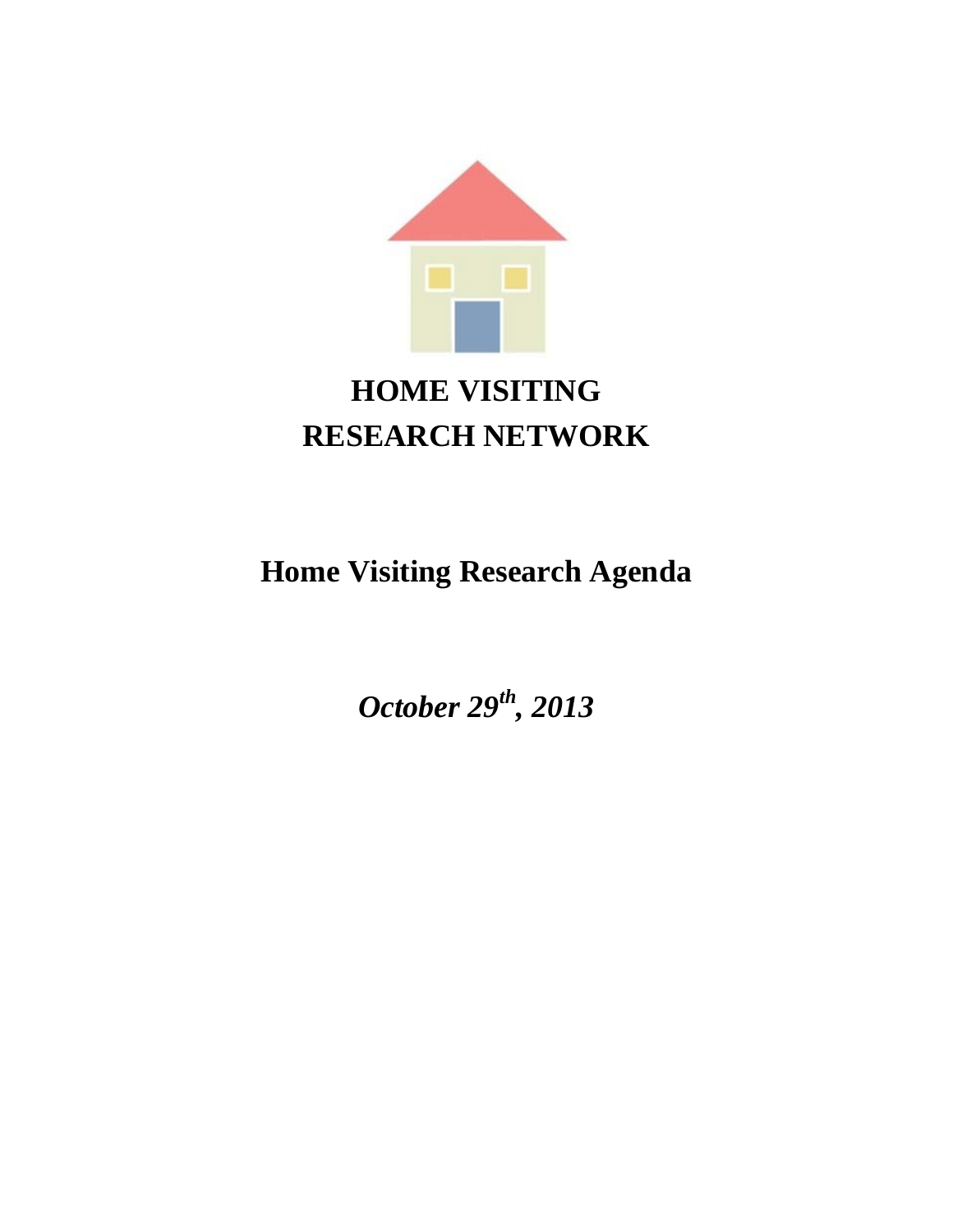#### **Acknowledgements**

*Home Visiting Research Network Management Team*  Anne K. Duggan, ScD Jeanne Brooks-Gunn, PhD Mark Chaffin, PhD Sarah Crowne, PhD Jill Filene, MPH Jon Korfmacher, PhD John Landsverk, PhD Cynthia S. Minkovitz, MPP, MD

*HRSA Federal Project Officer* Robin Harwood, PhD

*The Home Visiting Research Network is supported by Cooperative Agreement UD5MC24070 from the Maternal, Infant, and Early Childhood Home Visiting (MIECHV) Research Program, Maternal and Child Health Bureau, Health Resources and Services Administration, Department of Health and Human Services. The MIECHV program is funded through Title V of the Social Security Act, as amended by the Patient Protection and Affordable Care Act of 2010.*

Suggested Citation:

Home Visiting Research Network. *National Home Visiting Research Agenda*. 2013. Available at: http://hvrn.org/uploads/3/2/1/0/3210553/home\_visiting\_research\_agenda\_2013\_10\_29\_final.pdf. Accessed [DATE].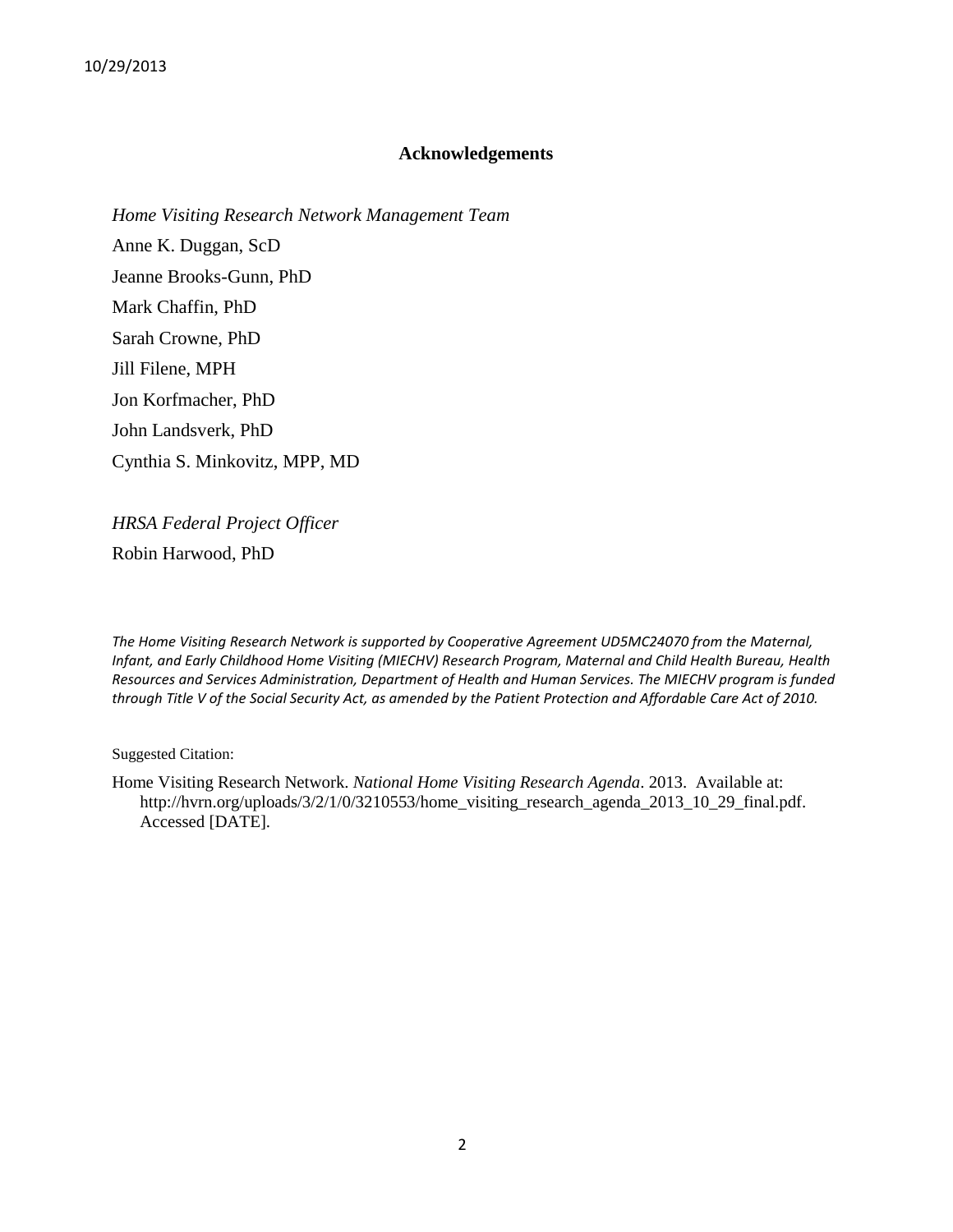# **Table of Contents**

|     | <b>Executive Summary</b>                                               |                                                         |    |  |  |
|-----|------------------------------------------------------------------------|---------------------------------------------------------|----|--|--|
| I.  | Introduction                                                           |                                                         |    |  |  |
| Π.  | Approach in Setting the Research Agenda                                |                                                         |    |  |  |
|     | <b>Establishing Context</b><br>А.                                      |                                                         |    |  |  |
|     |                                                                        | 1. Guidance in the MIECHV Program Legislation           | 5  |  |  |
|     |                                                                        | 2. Public Agency Research Priorities                    | 7  |  |  |
|     |                                                                        | 3. Experience of Other Research Agenda-Setting Efforts  | 7  |  |  |
|     | <b>B.</b>                                                              | Overview of the Process for Setting the Research Agenda | 7  |  |  |
| Ш.  |                                                                        | Steps in Setting the Home Visiting Research Agenda      | 8  |  |  |
|     | А.                                                                     | Framework for Conceptualizing Home Visiting             | 8  |  |  |
|     | <b>B.</b>                                                              | Framework for Stages of Research                        | 8  |  |  |
|     | $C_{\cdot}$                                                            | <b>Typology of Research Questions</b>                   | 12 |  |  |
|     | D.                                                                     | <b>Eliciting Stakeholder Nominations</b>                | 14 |  |  |
|     | Ε.                                                                     | Analysis to Organize Nominations                        | 15 |  |  |
|     | F.                                                                     | Application of Frameworks to Identify Priorities        | 15 |  |  |
|     | G.                                                                     | Developing the Final Research Agenda                    | 15 |  |  |
| IV. |                                                                        | The Initial Home Visiting Research Agenda               | 16 |  |  |
|     | Priority 1: Strengthen and Broaden Home Visiting Effectiveness         |                                                         |    |  |  |
|     | Priority 2: Identify Core Elements of Home Visiting                    |                                                         |    |  |  |
|     | Priority 3: Promote Successful Adoption of Home Visiting Innovations   |                                                         |    |  |  |
|     | Priority 4: Promote Successful Adaptation of Home Visiting Innovations |                                                         |    |  |  |
|     | Priority 5: Promote Fidelity in Implementing Home Visiting Innovations |                                                         |    |  |  |
|     | Priority 6: Build a Stable, Competent, Home Visiting Workforce         |                                                         |    |  |  |
|     | Priority 7: Promote Family Engagement in Home Visiting                 |                                                         |    |  |  |
|     | Priority 8: Promote Home Visiting Coordination with Other Services     |                                                         |    |  |  |
|     | Priority 9: Promote the Sustainment of Effective Home Visiting         |                                                         |    |  |  |
|     | Priority 10: Build Home Visiting Research Infrastructure               |                                                         |    |  |  |
|     |                                                                        | References                                              | 27 |  |  |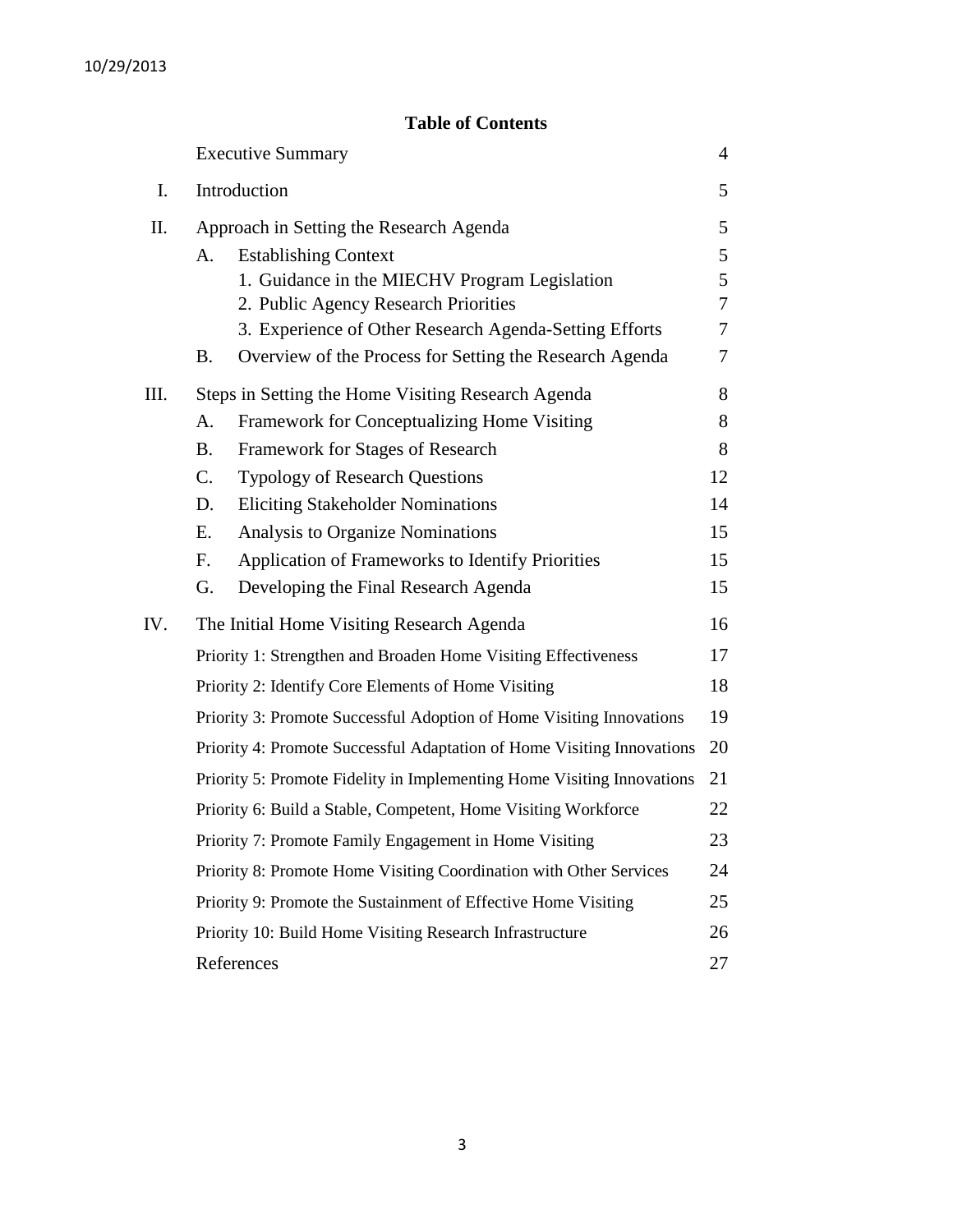# Executive Summary

Home visiting has entered an exciting stage in its role in the system of services for expectant families and families with young children. Current challenges relate to the scale up and refinement of approaches to home visiting, the sustainment of effective programs, and improved coordination with other services.

The Home Visiting Research Network (HVRN) was established as part of the Maternal, Infant, and Early Childhood Home Visiting (MIECHV) Program. Its role is build infrastructure to advance the field of home visiting through research. HVRN's first charge is to articulate a stakeholder-informed national home visiting research agenda. This document presents that agenda and describes how it was developed.

## The Top Ten Home Visiting Research Priorities:

The research agenda incorporates ten broad priorities:

- 1. Strengthen and broaden home visiting effectiveness
- 2. Identify core elements of home visiting
- 3. Promote successful adoption of home visiting innovations
- 4. Promote successful adaptation of home visiting innovations
- 5. Promote fidelity in implementing home visiting innovations
- 6. Build a stable, competent home visiting workforce
- 7. Promote family engagement in home visiting
- 8. Promote home visiting coordination with other services for families
- 9. Promote the sustainment of effective home visiting
- 10. Build home visiting research infrastructure

## How the Agenda Was Developed:

HVRN's Management Team and Steering Committee began by defining three organizing frameworks. The first was a multi-level conceptual framework to link home visiting inputs to service delivery and outcomes. The second was a framework for stages of research from preintervention studies to sustainment studies. The third framework was a typology defining four foci for research: description of the state of the field, identification of causal factors, assessment of consequences, and testing of strategies for improvement.

HVRN leaders conducted a national web-based survey of home visiting stakeholders to elicit their nominations for research priorities. Overall, 1780 individuals nominated a total of 4267 priorities. HVRN research staff used framework analysis to reduce and organize these nominations to yield the ten research priorities. HVRN leaders drafted a report describing the top ten research priorities and the agenda-setting process in detail. They used feedback from the Steering Committee and public comment to refine the report. This document is the result. It begins by describing the agenda-setting process and then explains the rationale for each priority, specifying what we know and what we need to learn to advance the field of home visiting.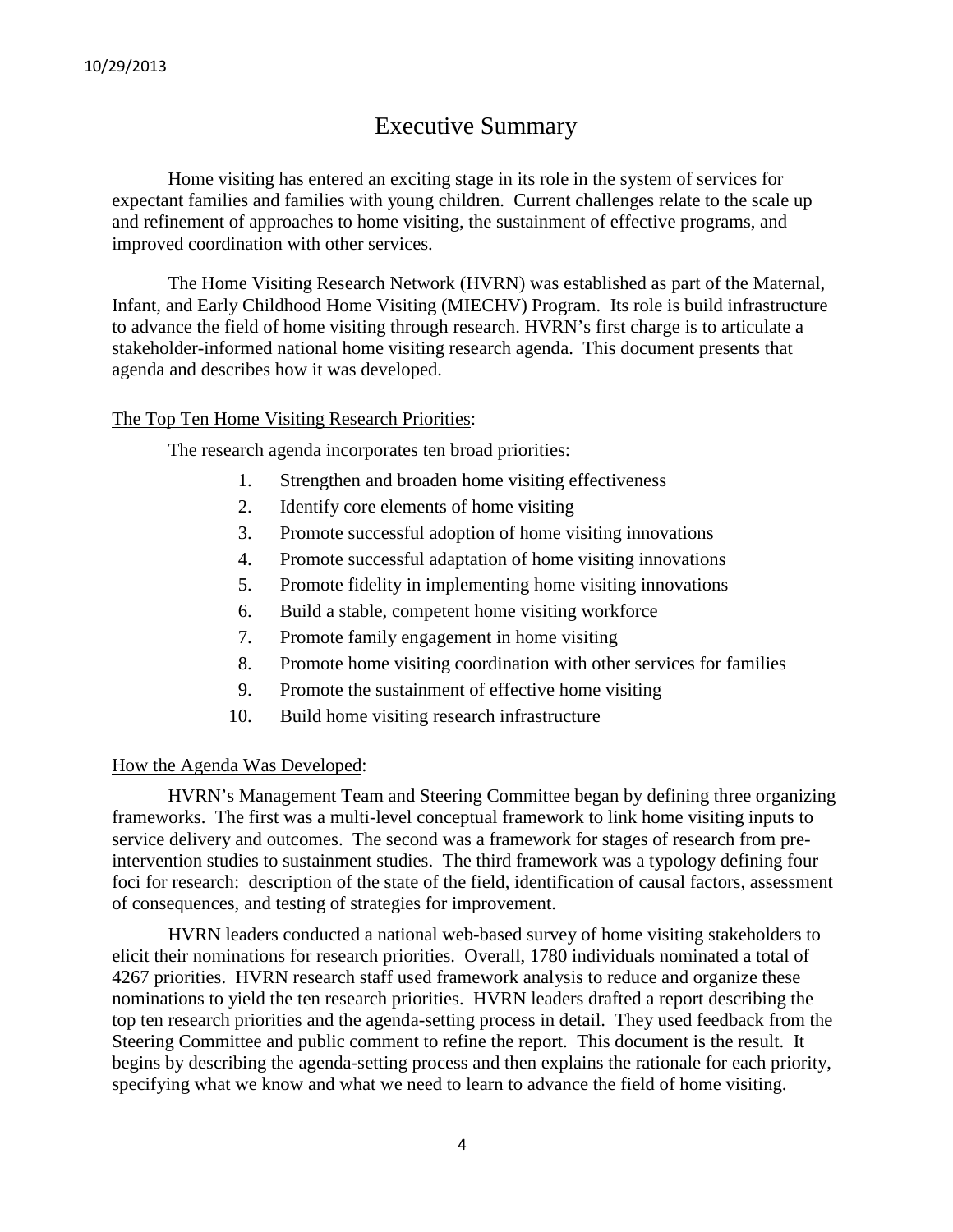# **I. Introduction**

Home visiting has entered an exciting stage in its evolution as part of the comprehensive system of services for expectant families and families with young children. Challenges to the field now relate to the scale up, refinement and adaptation of evidence-based home visiting models, the adaptation and refinement of models, including the identification of core elements, coordination with other services, and sustainment of effective home visiting.

Some types of research – specifically comparative effectiveness research and dissemination and implementation research – focus on such challenges. These types of research help stakeholders make wise decisions in identifying, adopting, adapting, implementing, and sustaining effective home visiting models. The growing investment in home visiting calls for a solid research infrastructure to inform such decision-making.

The **Home Visiting Research Network (HVRN)** was established as part of the Maternal, Infant, and Early Childhood Home Visiting (MIECHV) program to create this infrastructure. HVRN is charged with the following three objectives:

- 1. Articulating a national home visiting research agenda;
- 2. Promoting research concordant with this agenda; and
- 3. Providing stakeholders with useful research information.

This document presents HVRN's initial response to objective one, namely the articulation of a national Home Visiting Research Agenda. It begins by describing our approach in setting the agenda and our plan to use public comment in refining the initial agenda. In describing our approach, this document focuses both on the processes carried out and the principles underlying decisions made along the way.

## **II. Approach in Setting the Research Agenda**

The HVRN Research Agenda Work Team led activities to develop the agenda, using at each step, input from HVRN's Management Team, Steering Committee, and stakeholders.

## A. Establishing Context

The work team began by reviewing the legislation that established the MIECHV program,<sup>[i](#page-26-0)</sup> the research priorities of agencies that have funded previous home visiting research, and the agenda-setting efforts of other groups. [ii,](#page-26-1) [iii](#page-26-2), i[v](#page-26-4), v, [vi,](#page-26-5) vii

# <span id="page-4-4"></span><span id="page-4-3"></span><span id="page-4-2"></span><span id="page-4-1"></span><span id="page-4-0"></span>*1. Guidance in the MIECHV Program Legislation*

The work team reviewed the MIECHV legislation to determine what guidance it offered for establishing a national home visiting research agenda. The legislation specifies that a continuous program of research and evaluation activities is to be carried out for MIECHV. The purpose is to increase knowledge about implementation and effectiveness of home visiting programs. The legislation specifies that random assignment designs are to be used to the maximum extent feasible. Evaluation of specific programs or projects is to be carried out by individuals not directly involved in their operation. Research and evaluation activities can include consultation with independent researchers, State officials, model developers, and providers of home visiting programs on topics including research design and administrative data matching.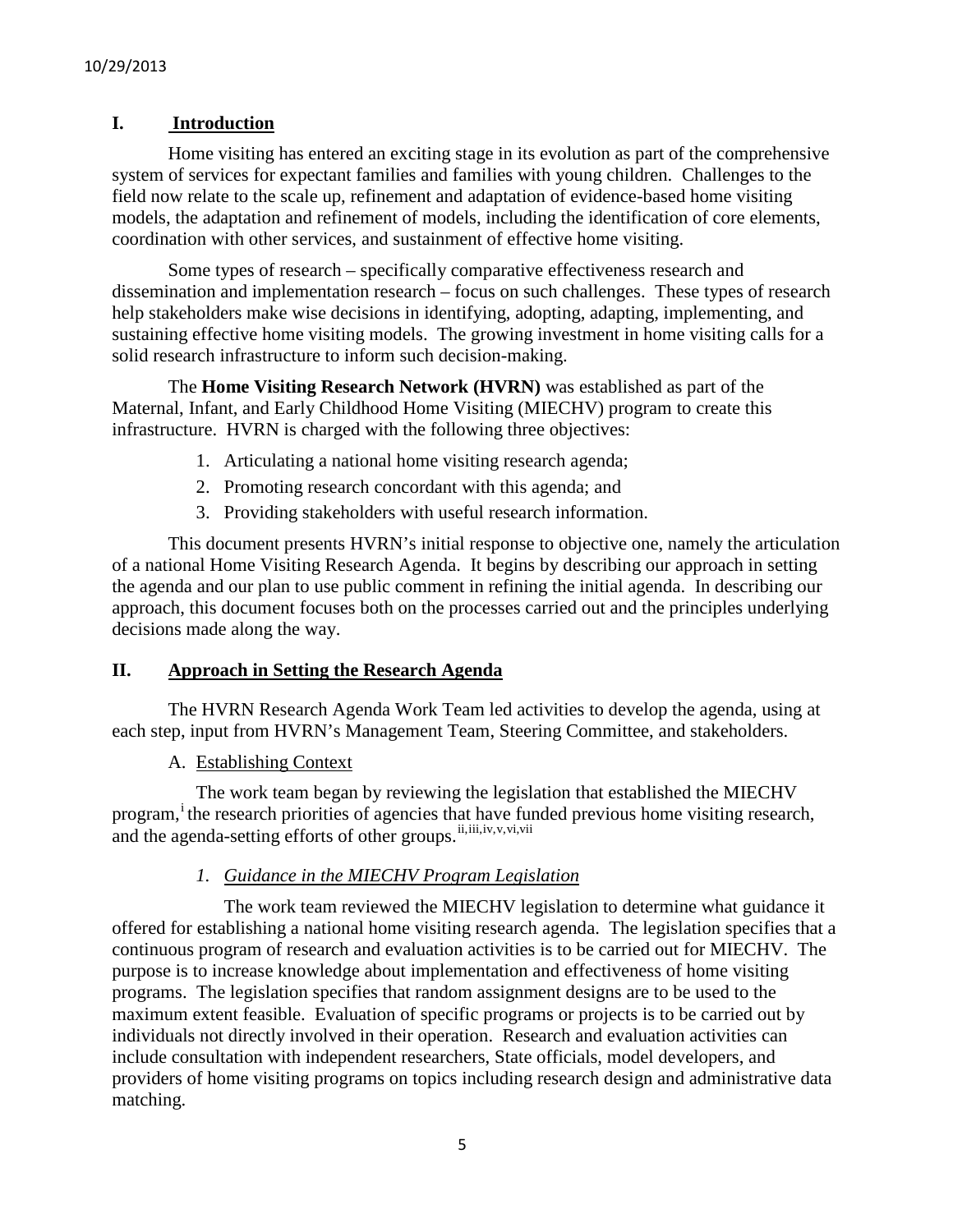|                                                                                                                                           | <b>Process</b>                                                                                       |                                                                                                                                                                                                                    |                                                                                                                   |                                          | <b>Product</b>                                                  |                                                                                                                                                                              |  |  |
|-------------------------------------------------------------------------------------------------------------------------------------------|------------------------------------------------------------------------------------------------------|--------------------------------------------------------------------------------------------------------------------------------------------------------------------------------------------------------------------|-------------------------------------------------------------------------------------------------------------------|------------------------------------------|-----------------------------------------------------------------|------------------------------------------------------------------------------------------------------------------------------------------------------------------------------|--|--|
| Agenda-<br><b>Setting</b><br>Organization                                                                                                 | How<br><b>Stakeholder</b><br><b>Input Elicited</b>                                                   | <b>Criteria for Selecting</b><br>from Nominated<br><b>Priorities</b>                                                                                                                                               | <b>Process to</b><br><b>Identify and</b><br><b>Address Gaps</b>                                                   | <b>Number</b><br>of<br><b>Priorities</b> | <b>Groupings</b><br>of Priorities                               | <b>Specificity of</b><br><b>Priorities</b>                                                                                                                                   |  |  |
| Developmental<br>Survey of DB<br>and Behavioral<br>pediatricians,<br>Pediatrics<br>psychologists and<br>Research<br>parents<br>Networkiii |                                                                                                      | In two rounds of voting,<br>survey respondents<br>rated the importance of<br>each priority                                                                                                                         | Respondents<br>could add new<br>priorities in the<br>first round of<br>voting                                     | 39                                       | Categorized<br>by research<br>area and<br>clinical<br>condition | Specified, but not<br>in a systematic way                                                                                                                                    |  |  |
| Institute of<br>Medicineii                                                                                                                | Formal survey of<br>stakeholder<br>groups                                                            | In three rounds of<br>voting, committee<br>members allocated<br>points among<br>nominated priorities                                                                                                               | Before the final<br>round of voting,<br>committee<br>members<br>suggested<br>priorities to fill<br>perceived gaps | 100                                      | Categorized<br>by primary<br>research area                      | Priorities specified:<br>a condition; two or<br>more alternatives<br>for prevention,<br>diagnosis,<br>treatment,<br>monitoring or care;<br>and the outcome<br>to be assessed |  |  |
| Patient-Centered<br><b>Outcomes</b><br>Research<br>Institute <sup>vi</sup>                                                                | Used priorities of<br>prior CER agenda-<br>setting efforts<br>that had used<br>stakeholder input     | Issued draft agenda<br>and made revisions in<br>response to public<br>comments                                                                                                                                     | Reviewed public<br>comments and<br>conducted internal<br>discussions to<br>include new<br>priorities              | 5                                        | None                                                            | Details of priorities<br>described in text<br>form                                                                                                                           |  |  |
| Pediatric<br><b>Emergency Care</b><br><b>Applied Research</b><br>Network <sup>vii</sup>                                                   | Brainstorming<br>process by<br>Steering<br>Committee<br>members                                      | <b>Nominal Group Process</b><br>used to select top<br>priorities. Hanlon<br>Process of Prioritization<br>used to rank top<br>priorities. Considered<br>the prevalence,<br>seriousness and<br>feasibility of study. | After ranking<br>priorities, Steering<br>Committee<br>members could<br>add topics to fill<br>perceived gaps.      | 16                                       | None                                                            | Very broad                                                                                                                                                                   |  |  |
| Pediatric<br>Research in<br><b>Office Settings</b><br>Research<br>NetworkV                                                                | Survey of practice-<br>based research<br>network members                                             | Coded nominations.<br>Selected highest<br>frequency nominations<br>as priorities                                                                                                                                   | None                                                                                                              | 6                                        | None                                                            | Very broad                                                                                                                                                                   |  |  |
| Public Health<br>Services and<br><b>Systems Research</b><br>Agenda <sup>iv</sup>                                                          | Used priorities<br>from previous<br>agendas and<br>commissioned a<br>series of<br>systematic reviews | Workgroups developed<br>a draft agenda for each<br>domain and sought<br>public comment                                                                                                                             | Workgroups for<br>each domain<br>consolidated<br>priorities and<br>added new ones to<br>address gaps              | 72                                       | Categorized<br>into four<br>general<br>domains                  | Specified using the<br>PICOT and CMO<br>framework <sup>viii, ix</sup>                                                                                                        |  |  |

# **Table 1. Process and Product Features of Other Research Agenda-Setting Efforts**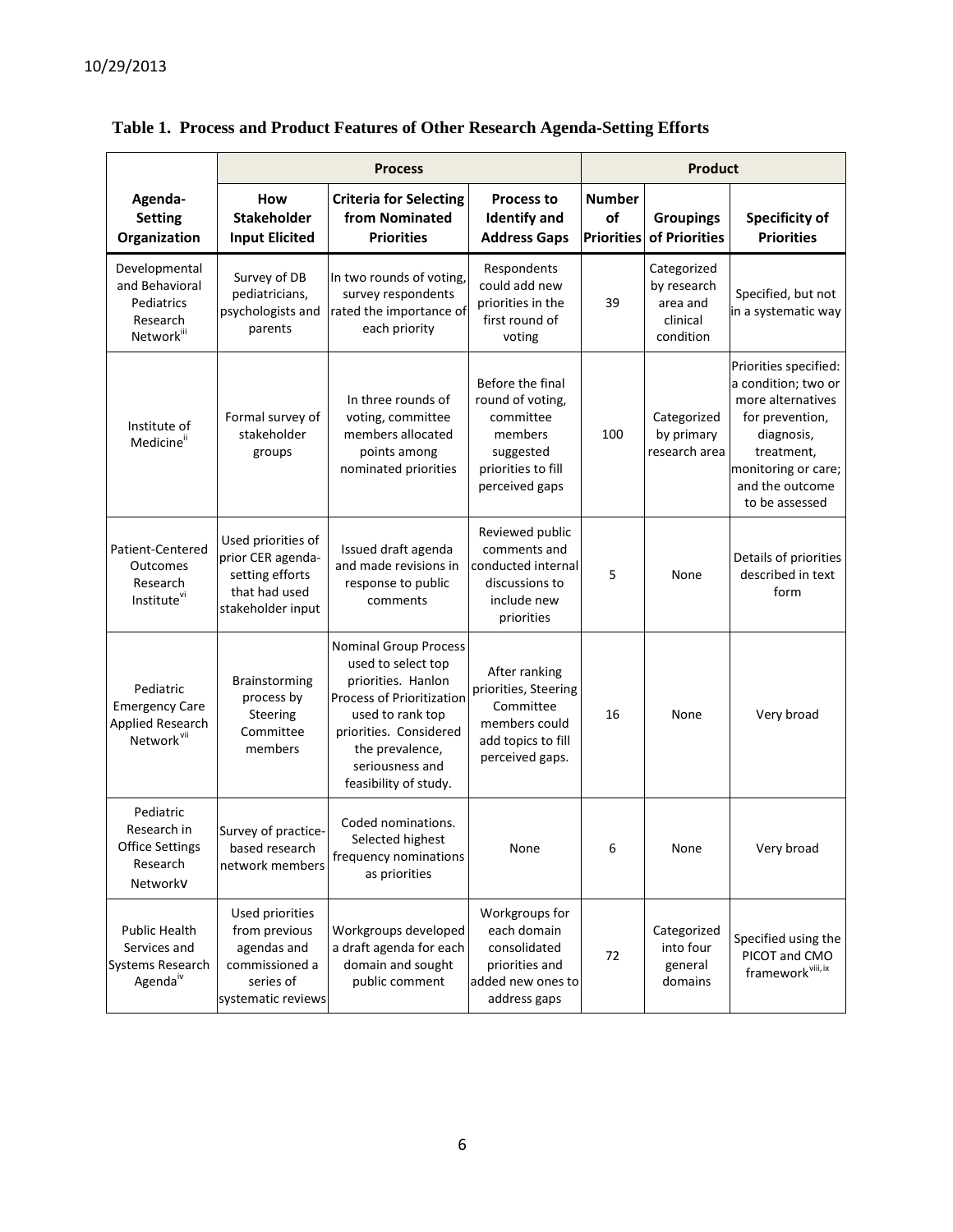For the purpose of setting the research agenda, the work team took the following points from the legislation: 1) a focus on implementation and effectiveness; 2) promotion of the strongest research methods possible; 3) independence of research from specific program or projects; and 4) promotion of partnerships across stakeholder groups both in defining research priorities and in designing and carrying out research to address them.

# *2. Public Agency Research Priorities*

The team reviewed and identified themes in the research priorities of the Department of Health and Human Services (DHHS) agencies that had funded home visiting research in the past. These include the Health Resources and Services Administration, the Administration for Children and Families, the Centers for Disease Control and Prevention, and the National Institutes of Health.

## *3. Experience of Other Agenda-Setting Efforts*

The work team sought to learn from the experience of research agenda-setting efforts for public health services, health services to families with children, comparative effectiveness research, and patient-centered outcomes research.

The work team examined the processes and products of each effort. It focused on three aspects of the process: how stakeholder input was used to identify the initial set of priorities; how criteria were used to select from among these; and how gaps in the priority set were identified and addressed. It focused also on three features of the products of these efforts: the number of research priorities in the final agenda; how priorities were categorized; and the specificity of each priority. Table 1 listed processes and products of selected research agenda-setting efforts.

#### B. Overview of the Process for Setting the Research Agenda

The work team, using information gathered in the reviews described above, and with input from the Management Team and Steering Committee, developed a multi-step process for setting the research agenda.

- 1. Define a framework for conceptualizing home visiting;
- 2. Define a framework for stages of research;
- 3. Define a typology of levels of research questions;
- 4. Design and carry out a survey to elicit stakeholder nominations of home visiting research priorities;
- 5. Use qualitative methods to identify broad themes in the nominated priorities, and distinct priorities within each broad theme;
- 6. Use the frameworks of steps 1-3 above to organize the priorities within each broad theme and to organize the themes into an agenda; and
- 7. Elicit and use public comment to refine the agenda further.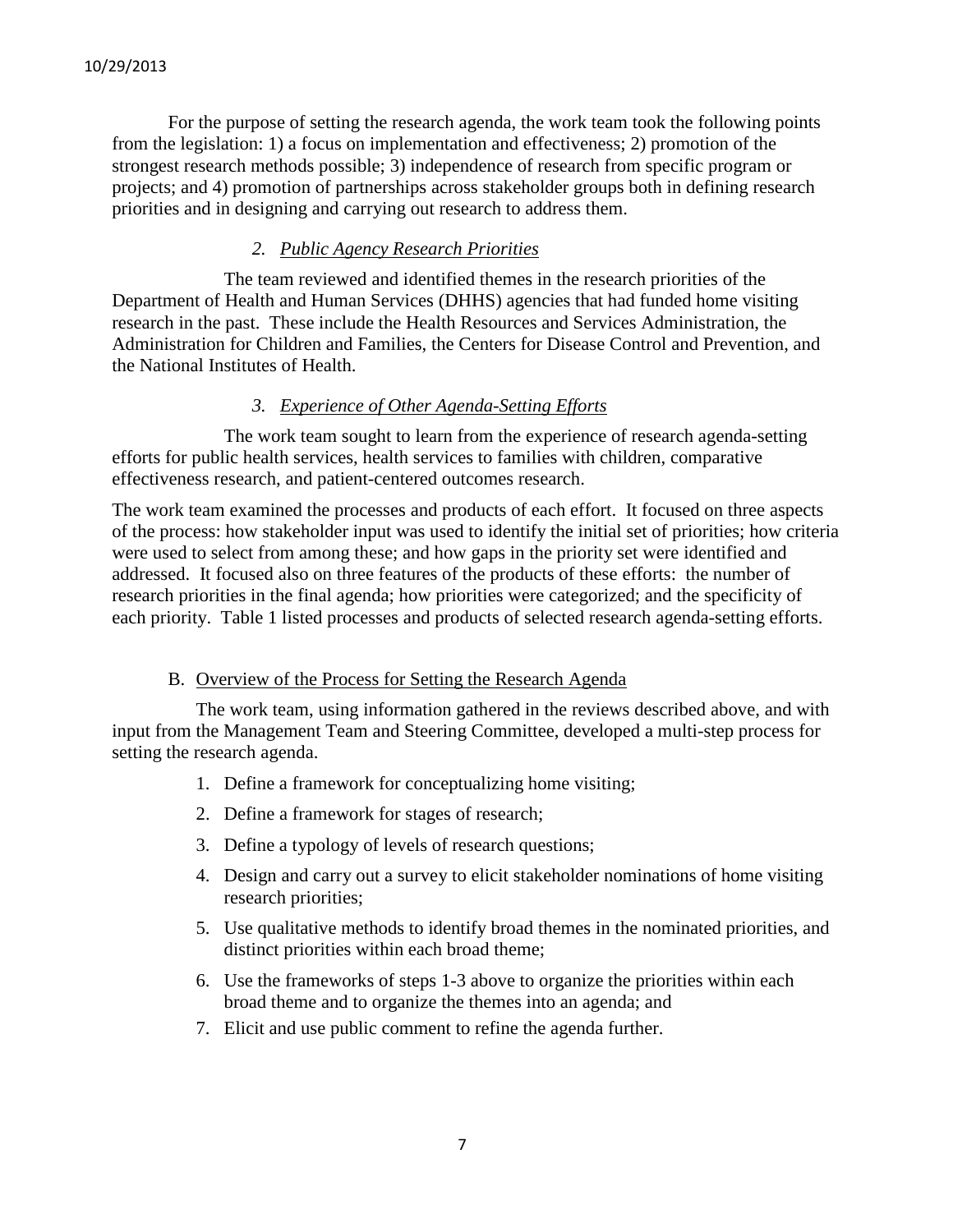# **III. Steps in Setting the Home Visiting Research Agenda**

# A. Framework for Conceptualizing Home Visiting

Home visiting's diverse stakeholder groups need a clear, common framework and language for communicating about substantive issues and strategies to address these through program and policy development. Figure 1 provides such a framework which, like a logic model, incorporates inputs, outputs, and outcomes.

**Figure 1. Framework for Conceptualizing Home Visiting**



<sup>1</sup> Implementation system fidelity = the actual implementation system relative to the intended implementation system. Service Fidelity = actual services relative to the service model.

Consider a local home visiting program operated by a specific implementing agency. The program has a service model, which is the formal statement of its theory of change and its specification of intended outcomes, participants, and services. The program also has an intended implementation system, which is the set of resources for "bringing the service model to life." It is the infrastructure for staff recruitment and development, for clinical and administrative support of staff, and for connecting the program with other parts of the service system. The actual implementation system might mirror what is intended, or might differ. The implementing agency is unlikely to have acted independently in defining its service model and in constructing its implementation system. Rather, a set of organizational, system and community influences likely played a role in this. They shared in exploring and sharing information on available options, in weighing the pros and cons of each, and in influencing decisions about adoption, adaptation and sustainment.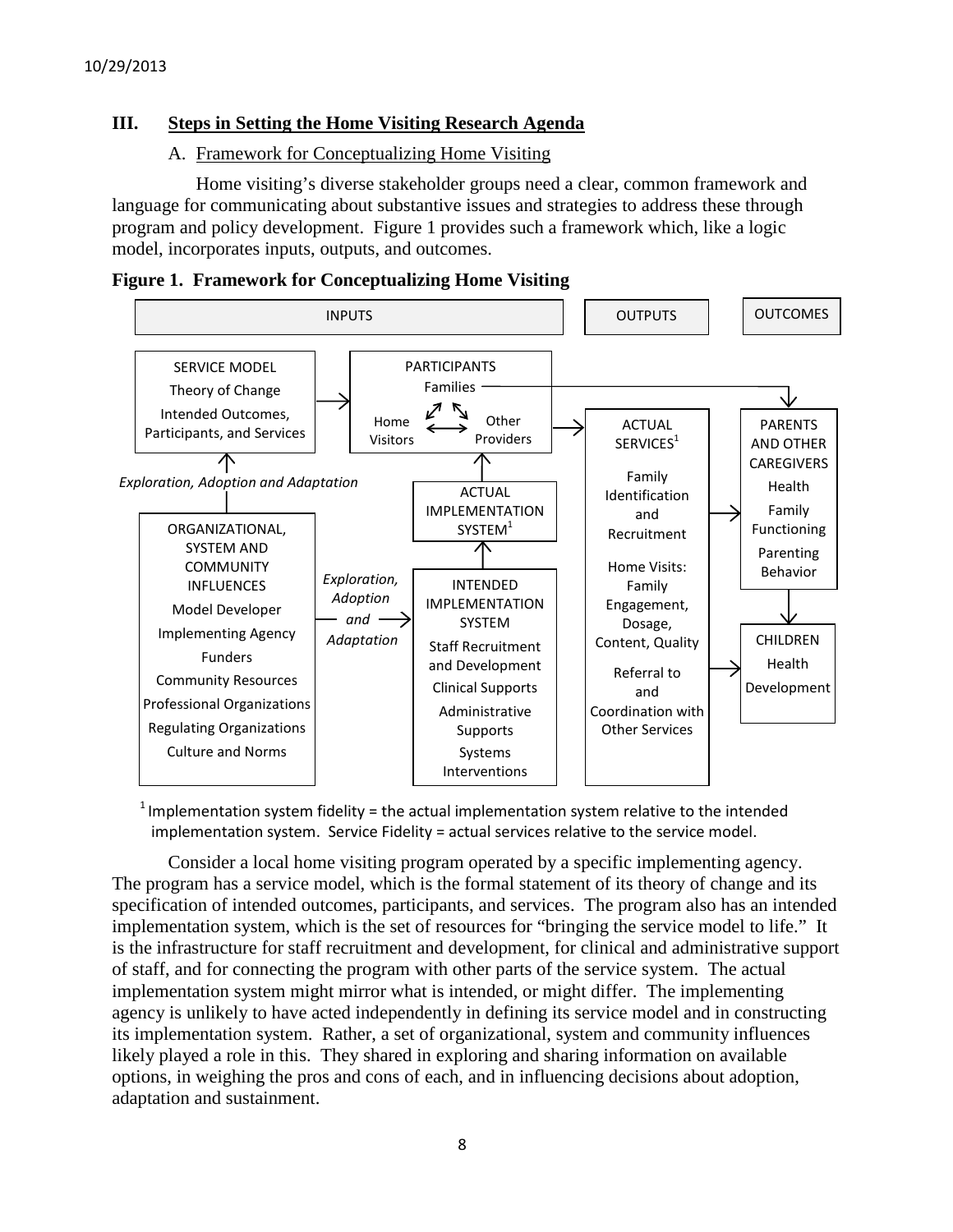The service model and the actual implementation system influence the characteristics of home visiting participants. Participants include families, home visitors, and other providers with whom they interact. These individuals' characteristics influence the program's outputs, that is, actual services. The characteristics of families and providers predispose, enable and reinforce their behavior as participants in home visiting. These characteristics include: demographics; psychosocial well-being; cognitive capacity; and attitudes, perceived norms, personal agency, knowledge, and skills, especially as these relate to participation in home visiting.

Service fidelity is the agreement between actual and intended services. Family outcomes are influenced by actual services and families' baseline characteristics.

The overarching premise synthesizes key principles of implementation science. Influential organizations must work together to define a clear, coherent service model and to assure a strong implementation system that predisposes, enables and reinforces participants to carry out their roles in order to achieve each intended outcome.

A service model is clear if each component is fully specified for each intended outcome. For a specific local home visiting site, a service model might be fully specified for some outcomes, but not others. If services are to be tailored, the service model should specify how and why. A service model is coherent insofar as each aspect "fits" with the others. Sometimes organizations enhance the service model to strengthen impacts for a specific outcome or subset of families. A service model is like a mobile; the pieces must be in balance. When adapting a service model, influential organizations must maintain coherence.

A strong implementation system assures that staff members have the motivation, knowledge, and skills to carry out each aspect of their roles effectively, that they receive positive reinforcement to do so, and that the work environment enables them to perform expected behaviors. These expectations apply to services for each intended outcome; an implementation system can be strong for achieving one outcome, but inadequate for achieving another.

## B. Framework for Stages of Research

Diverse home visiting stakeholders need a common framework and language for communicating about stages of research and how these relate to home visiting research priorities. Figure 2 lays out the stages of research along the continuum from pre-intervention to sustainment of innovations. Pre-intervention studies such as epidemiologic studies provide information to identify the need for and guide the development of interventions.

Traditionally, once an intervention is developed, it is tested first in "proof of concept" studies to establish feasibility and acceptability. Then, the intervention is tested in efficacy trials. The intent in efficacy trials is to determine impacts under highly controlled, optimal conditions that maximize treatment adherence and, in so doing, are likely to maximize impact. Efficacy trials do this by narrowly specifying settings and by limiting participants to those most likely to adhere to protocols. Efficacy trials focus on internal validity, that is, on establishing a causal relationship between the intervention and outcomes.

Once efficacy is established, effectiveness studies test impacts under "real world" conditions. Comparative effectiveness research (CER) determines what intervention or policy, administered under what conditions, is most effective for which subgroups, for what outcomes, and how this comes about. These questions have been asked for many years about home visiting, but the need for answers is especially strong now.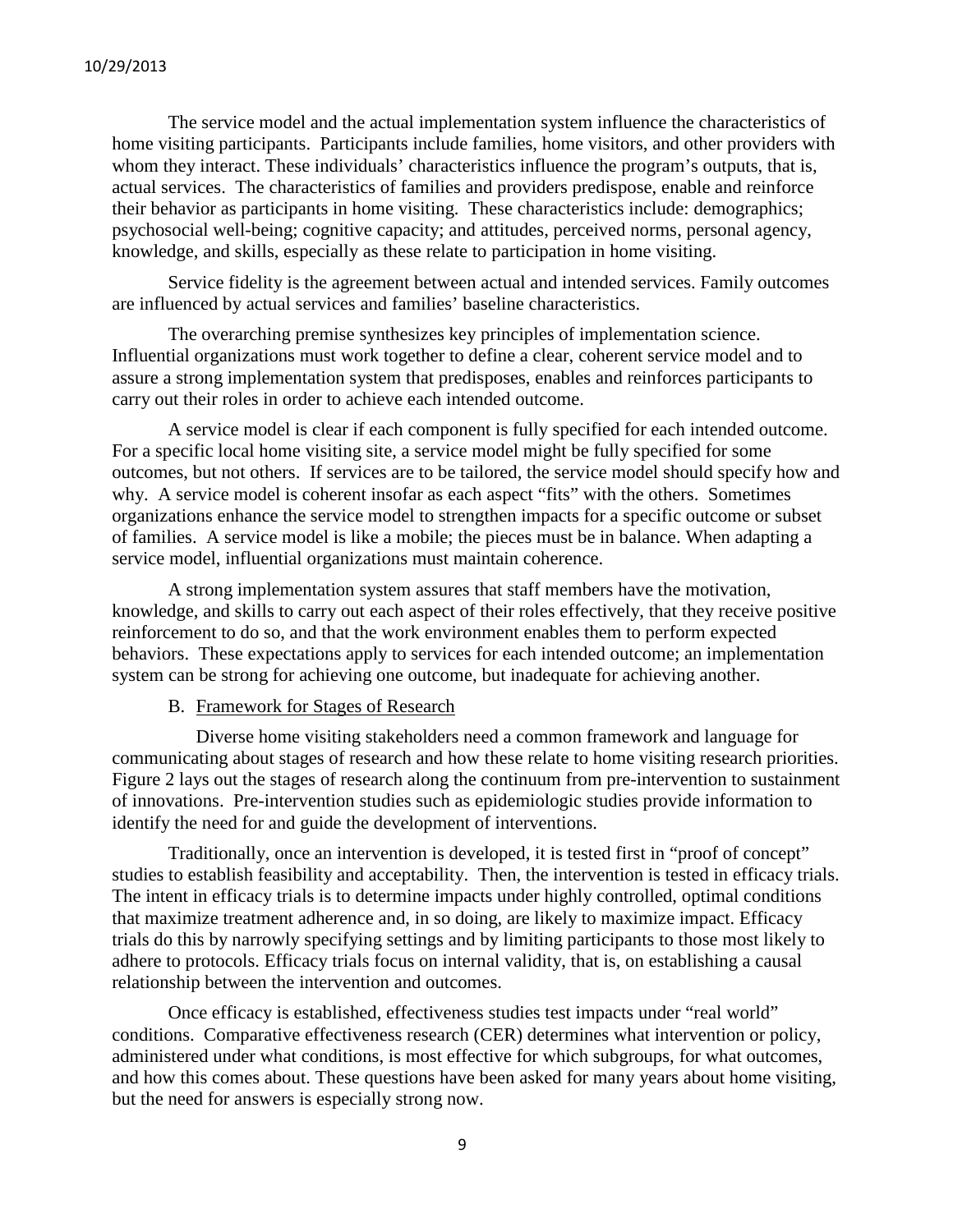



Reprinted with permission from *Preventing Mental, Emotional, and Behavioral Disorders Among Young People: Progress and Possibilities, 2009* by the National Academy of Sciences, Courtesy of the National Academies Press, Washington, D.C.

Reprinted with permission from Oxford University Press, USA. Original Source: Dissemination and Implementation Research in Health: Translating Science to Practice edited by Ross C. Brownson et al (2013) Ch. 12 "Design and Analysis in Dissemination and Implementation Research" by John Landsverk et al. pp. 225-260, Figure 12-1 from p. 226 (adapted)

CER compares strategies that could be used in day-to-day practice; it does not compare such a strategy with no treatment or a placebo. Comparative effectiveness studies can use a range of research designs – from randomized trials to quasi-experimental studies, observational studies using existing data, modeling or simulation studies – with the choice of design determined by the research question and context. Comparative effectiveness studies use a range of data sources and often multiple data sources, including both primary data collection and use of existing data such as in administrative records and service delivery records. CER focuses on outcomes that are valued by service participants and that can easily be used to assess effectiveness.

In medicine and public health, CER can focus on a range of interventions, extending from one-time procedures such as surgery to community-level health promotion campaigns. As shown in the first three columns of Table 2, these levels of intervention vary in what they demand of service participants. The last column lists implications for the dissemination and implementation sciences; we will comment on this after describing those stages of research.

Home visiting falls into third and fourth levels of this spectrum of interventions. First, it is a behavioral change intervention, focusing on outcomes such as reduction of risk behaviors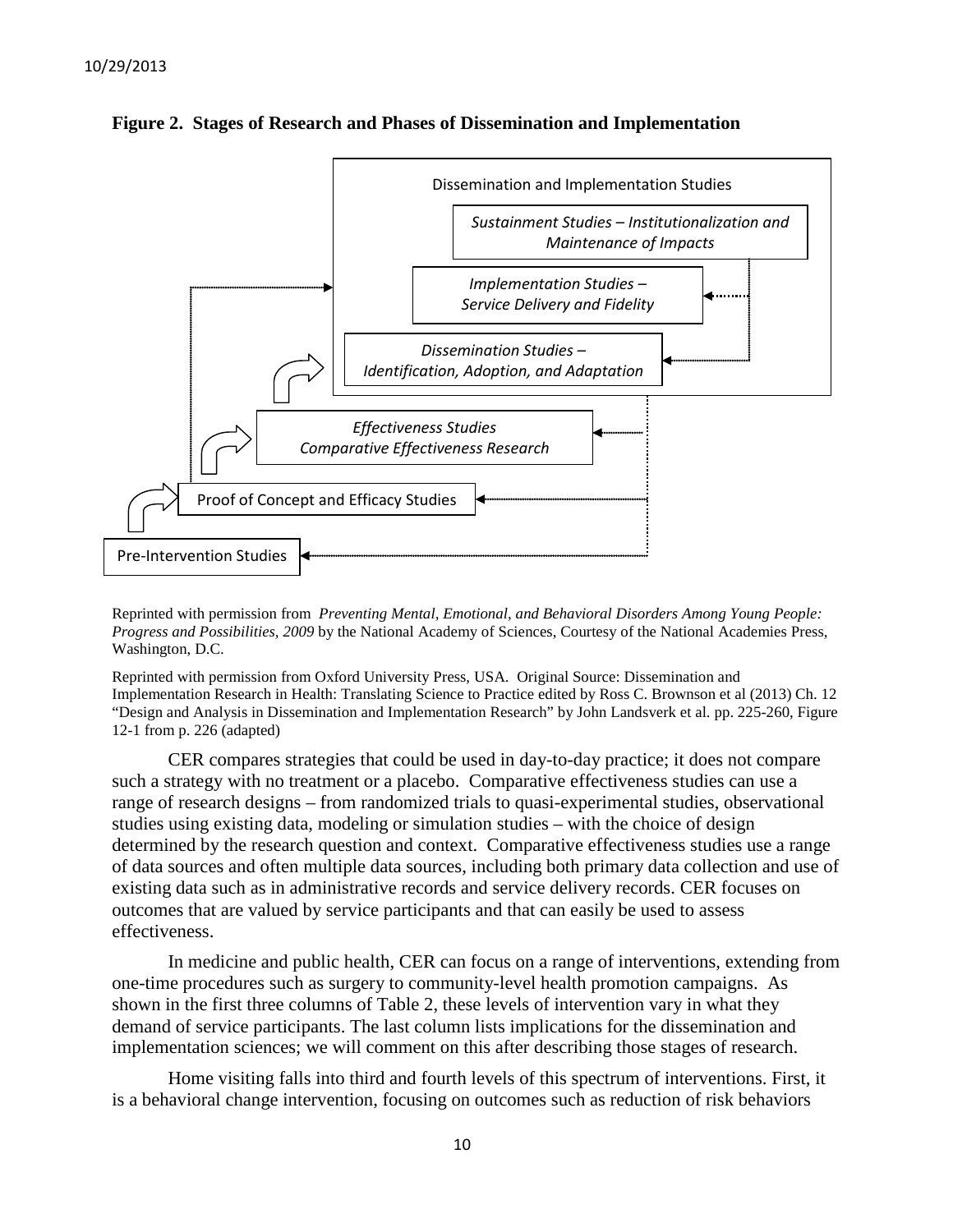and promotion of positive parenting. Home visiting as a direct service aims to effect behavior change through a mix of assessment of needs and strengths, collaborative goal setting, role modeling, education, reinforcement, and social support. To measure home visiting success in effecting behavior change, providers must monitor family behavior and its outcomes. To help families achieve and maintain behavior change, the delivery system must support home visitors in monitoring and following up with families.

|                       | Type of<br>Intervention   | Role of Recipient                                          | Role of Provider                                                                                   | Role of Delivery System                                                                                                                                                         | Implications for Dissemination<br>and Implementation                                                                                                |  |
|-----------------------|---------------------------|------------------------------------------------------------|----------------------------------------------------------------------------------------------------|---------------------------------------------------------------------------------------------------------------------------------------------------------------------------------|-----------------------------------------------------------------------------------------------------------------------------------------------------|--|
|                       | Device or<br>procedure    | Informed consent,<br>One-time decision                     | Carry out procedure                                                                                | Create environment for effective<br>and safe use of device or<br>procedure                                                                                                      | Needs to assess required<br>organizational structure, technical<br>skills, and training for practitioners                                           |  |
|                       | Medication                | Informed decision,<br>Ongoing adherence                    | Recommend,<br>provide ongoing<br>support for<br>adherence                                          | Supplement front-line providers<br>in monitoring and follow-up<br>support for maintaining behavior<br>change                                                                    | Identify contextual factors that<br>promote adherence                                                                                               |  |
| н<br>O<br>M<br>v<br>S | <b>Behavior Change</b>    | Informed decision,<br><b>Ongoing adherence</b>             | Recommend<br>intervention,<br>demonstrate,<br>provide support for<br>adherence, assess<br>outcomes | Supplement front-line providers<br>in monitoring and follow-up<br>support for maintaining<br>behavior change; develop<br>approaches to measure and<br>report recipient outcomes | Identify environmental and other<br>contextual factors that promote<br>adherence and the ability to<br>measure relevant recipient-level<br>outcomes |  |
| N<br>G                | System change             | Might be largely<br>invisible to the<br>recipient          | Align own efforts<br>with those of teams<br>and organizations                                      | Establish infrastructure, support<br>teams and coordinated<br>approaches to achieve<br>outcomes                                                                                 | Detailed assessment of<br>organizational predictors of<br>successful intervention                                                                   |  |
|                       | Community<br>intervention | Persons, not<br>recipients - lifestyle<br>change, advocacy | Support efforts at<br>more distal levels                                                           | Integration across multiple<br>systems and levels                                                                                                                               | Document environmental, political<br>and social context of particular<br>importance                                                                 |  |

**Table 2. Types of Interventions Studied in CER**

Reprinted by permission of Oxford University Press, USA. Original Source: Dissemination and Implementation Research in Health: Translating Science to Practice edited by Ross C. Brownson et al (2013) Ch. 4 "Comparative Effectiveness Research to Accelerate Translation: Recommendations for an Emerging Field of Science" by Russell E. Glasgow & John F. Steiner pp. 72-93, Table 4.1 from p. 76 (adapted)

Home visiting is also a systems change intervention, as it requires home visiting program staff to align their work with that of other service providers. Nearly all home visiting programs recruit families from other services. Nearly all supplement the services they provide through referrals to and coordination with other needed services. Nearly all provide some services in common with other providers. For referral and coordination to be successful, home visiting program staff must align their work with that of other teams and organizations, and vice versa. The delivery system must provide the infrastructure for this coordination.

In summary, as applied to home visiting, CER focuses on behavior change and system change. CER studies involve comparisons with usual alternative services, could use a range of designs, would rely on multiple data sources, and would focus on outcomes important to families, home visiting staff, policy makers, and providers of complementary services.

Dissemination and implementation studies are the last stage of research in the science to practice continuum. Dissemination studies seek to understand the spread of innovations. In the context of home visiting, dissemination could mean the spread of complex home visiting models or of discrete enhancements to service models or implementation systems. Dissemination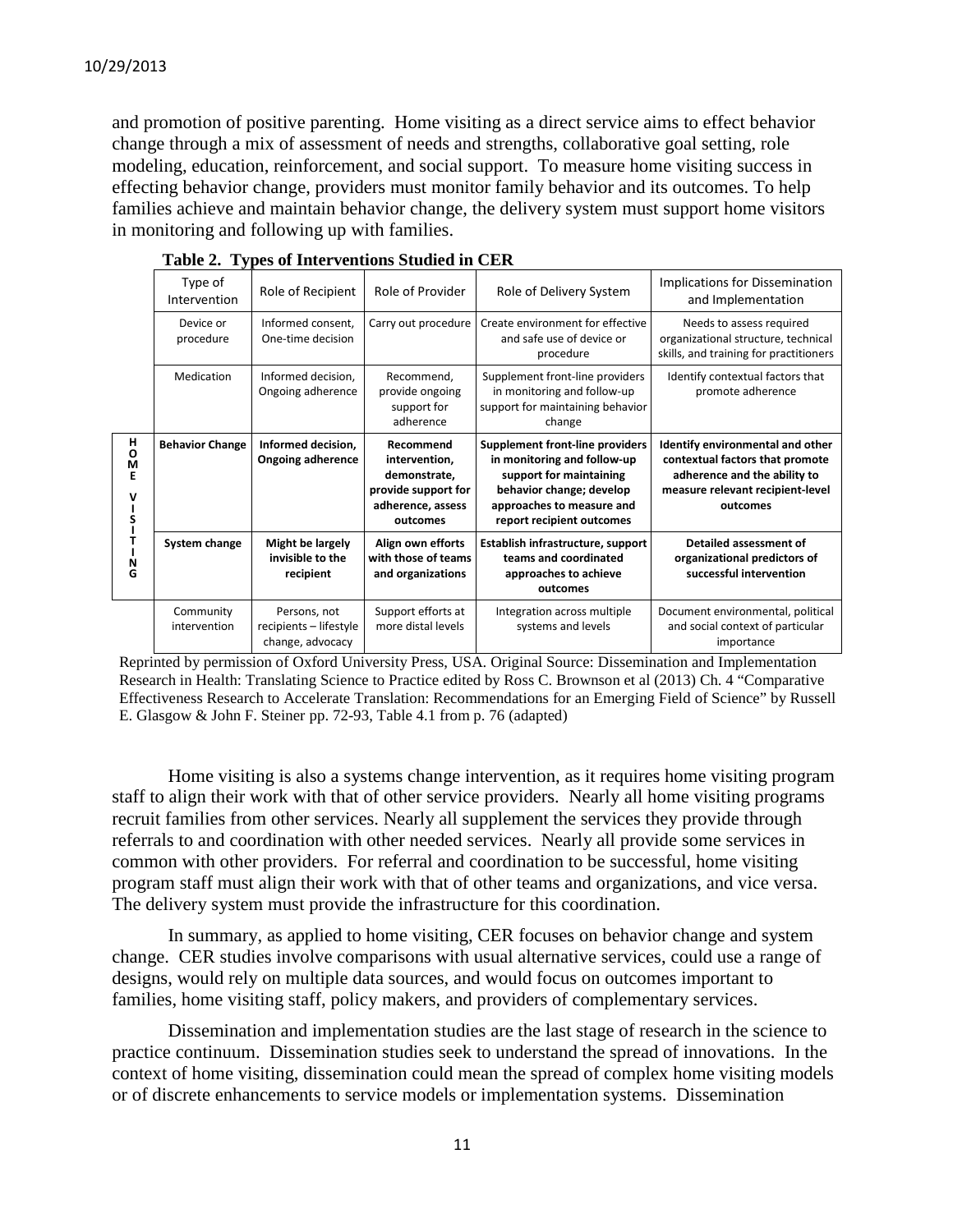studies are concerned with how potential users become aware of innovations, how they decide whether to adopt an innovation, and how they prepare for adoption. Dissemination studies are concerned as well with the strategies that sources use to make potential users aware of innovations, to promote their interest in adoption, and to assess and build their capacity for adoption.

Users often choose to adapt an innovation in light of organizational or community context. Certainly this is true in home visiting. Thus, both dissemination and implementation studies are concerned with how users decide to adapt innovations in home visiting, the types of adaptations they make, and the effects of adaptations on service delivery, outcomes and impacts. Implementation studies are concerned with actual home visiting service delivery, how actual services compare with intended service delivery, the factors that explain variation in service delivery, and fidelity as a moderator of home visiting outcomes and impacts.

The last stage of research focuses on sustainment of innovations. In the context of home visiting, sustainment can refer to continued use of home visiting model components; maintenance of organizational home visiting practices, procedures, policies and partnerships; sustained organizational or community attention to the issues addressed by home visiting; and efforts to expand and replicate home visiting. Operational indicators of sustainment include maintenance of home visiting's initial benefits; institutionalization of home visiting; and home visiting capacity building in a setting or community.

#### C. Typology of Research Questions

Before discussing research questions, we need to define a few terms. One term is "*innovation in home visiting*". Home visiting innovations can apply to programs, practices, or policies; they can be simple or complex. At one end of the spectrum, an innovation can refer to a complex, nationally-disseminated, multi-year evidence-based model of home visiting that aims to achieve a broad range of outcomes. Alternatively, an innovation could refer to a more discrete intervention. An example would be enhancing current parent training within a complex model by adding a protocol to assess and build maternal reflective capacity.

For home visiting programs and enhancements to them, it is useful to think of innovations as relating to the service model or the implementation system or both. Recall that, as described in Section III. A., a home visiting program can be thought of as having two aspects. The first, the service model, defines a program's theory of change and its intended outcomes, participants, and services. The second aspect, the implementation system, consists of the infrastructure for carrying out the service model.

Stakeholders must carry out three tasks regarding innovations: 1) make wise decisions in adopting and adapting innovations in home visiting; 2) establish implementation systems that are up to the task of implementing innovations with fidelity; and 3) find ways to maintain, broaden and strengthen effectiveness and to institutionalize innovations when taking them to scale.

These three tasks give rise to three parallel sets of generic research questions about dissemination, implementation and sustainment (Table 3). To advance the field of home visiting, we need to understand the current situation, explain reasons for and consequences of the current situation, and improve current approaches to dissemination, implementation and sustainment. Such considerations could lead us into new ways of conceptualizing and implementing home visiting services.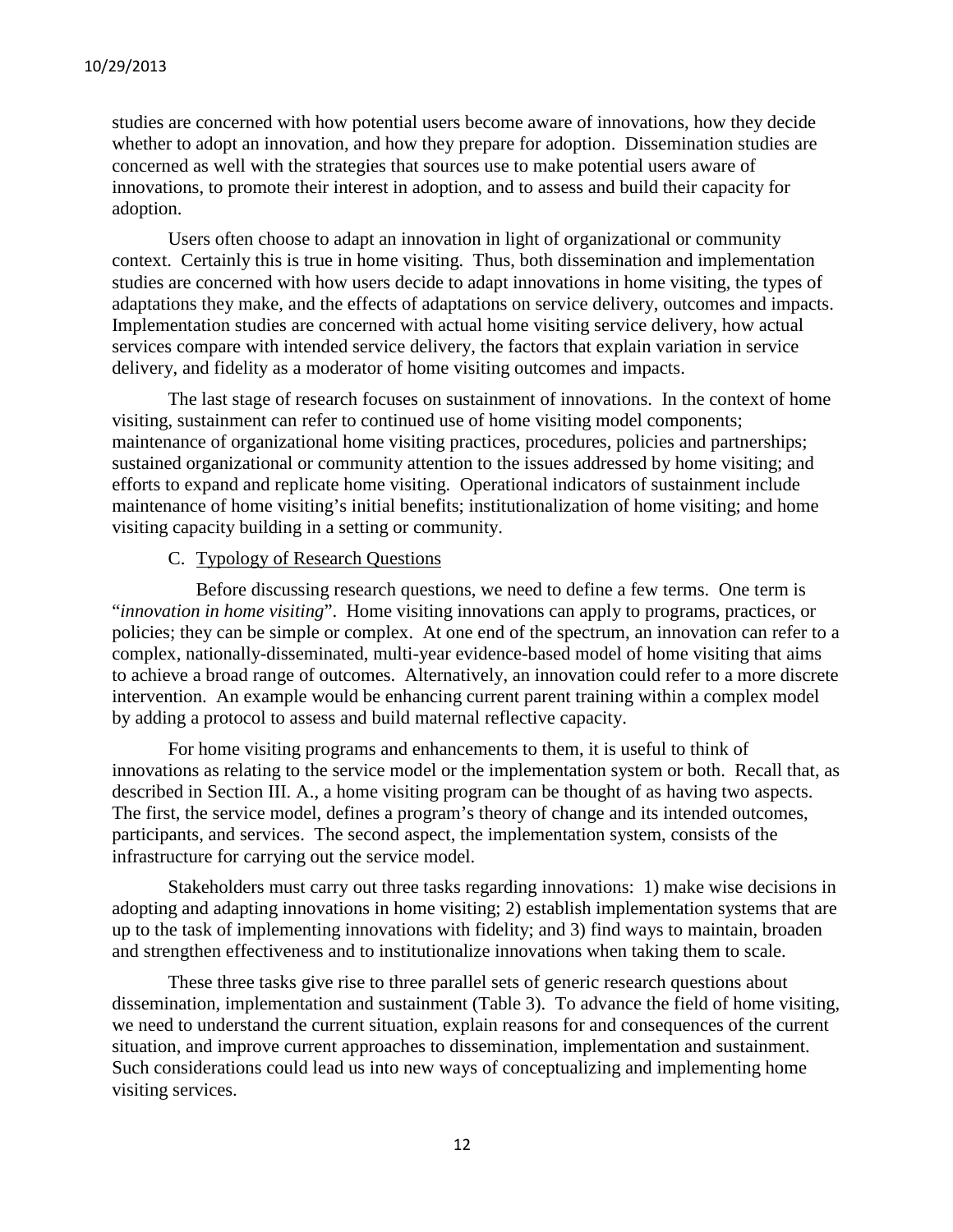As also shown, comparative effectiveness research relates to these questions by comparing strategies to improve the dissemination, implementation and sustainment of innovations. We place special emphasis on comparative effectiveness research because of these roles and because of its importance in refining and targeting home visiting service models to strengthen and broaden the effectiveness of home visiting.

| DISSEMINATION – EXPLORATION, ADOPTION AND ADAPTATION |                                                                                                                                                                                         |                                          |  |  |  |  |
|------------------------------------------------------|-----------------------------------------------------------------------------------------------------------------------------------------------------------------------------------------|------------------------------------------|--|--|--|--|
| <b>Current Situation</b>                             | A. How are innovations in home visiting currently disseminated?                                                                                                                         |                                          |  |  |  |  |
| Causes                                               | B. How do organizational, system, and community features<br>influence how innovations in home visiting are disseminated?                                                                |                                          |  |  |  |  |
| Consequences                                         | C. How do current dissemination strategies influence the uptake<br>and use of innovations in home visiting?                                                                             |                                          |  |  |  |  |
| Improvement                                          | D. What are the most effective strategies to promote<br>identification of available innovations and wise decisions<br>about adoption and adaptation of innovations in home<br>visiting? | Comparative<br>Effectiveness<br>Research |  |  |  |  |
|                                                      | <b>IMPLEMENTATION - SERVICE DELIVERY AND FIDELITY</b>                                                                                                                                   |                                          |  |  |  |  |
| <b>Current Situation</b>                             | A. How are home visiting services actually delivered and how<br>faithful are actual services to the service model?                                                                      |                                          |  |  |  |  |
| Causes                                               | B. How do features of the service model itself and of the<br>implementation system explain variations in service delivery<br>and fidelity?                                              |                                          |  |  |  |  |
| Consequences                                         | C. How do actual services and fidelity influence program<br>outcomes, impacts and cost-benefits?                                                                                        |                                          |  |  |  |  |
| Improvement                                          | D. How should service models and implementation systems be<br>constructed to promote service fidelity and to strengthen<br>program outcomes, impacts and cost-benefits?                 | Comparative<br>Effectiveness<br>Research |  |  |  |  |
| <b>SUSTAINMENT</b>                                   |                                                                                                                                                                                         |                                          |  |  |  |  |
| <b>Current Situation</b>                             | A. How well are home visiting innovations sustained, as<br>indicated by institutionalization and capacity building within<br>program sites and communities?                             |                                          |  |  |  |  |
| Causes                                               | B. How do organizational, system and community features<br>influence sustainment?                                                                                                       |                                          |  |  |  |  |
| Consequences                                         | C. How does sustainment influence maintenance, strengthening<br>and broadening of home visiting benefits over time?                                                                     |                                          |  |  |  |  |
| Improvement                                          | D. How can organizational, system, and community-level<br>interventions be used to improve sustainment of innovations<br>in home visiting?                                              | Comparative<br>Effectiveness<br>Research |  |  |  |  |

# **Table 3. Generic Dissemination, Implementation and Sustainment Home Visiting Research Questions**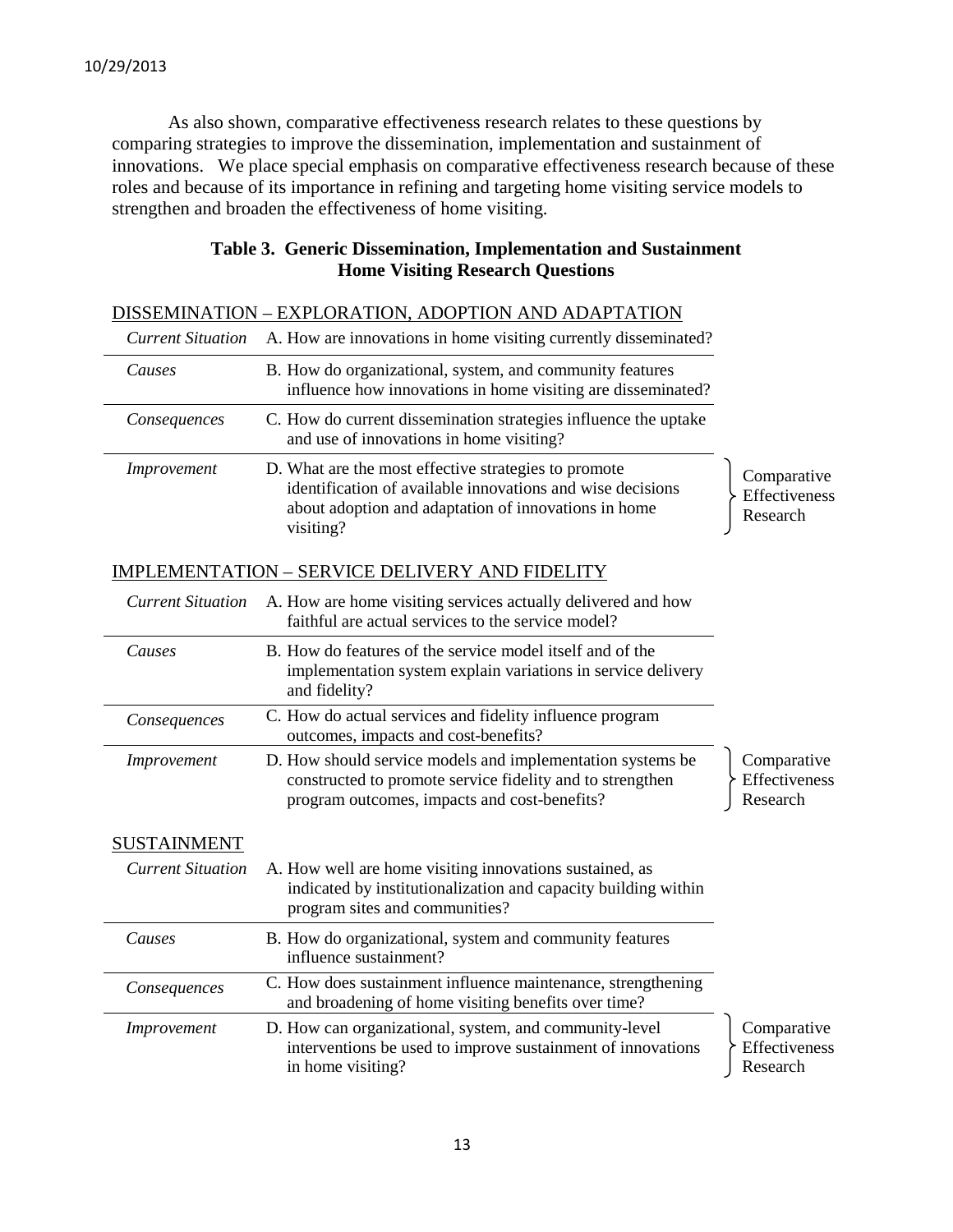#### D. Eliciting Stakeholder Nominations of Research Priorities

A web-based survey was sent to 11 home visiting stakeholder groups to elicit research priority nominations. These groups were federal funders, state/local funders, private funders, model developers, researchers/research educators, state maternal and child health leaders, home visiting program leaders, community based organization staff members, home visitors, family advocacy organization staff members, parents and those who self-classified as others. Management Team and Steering Committee members and federal partners identified individuals, organizations and relevant list-servs for each group. Those who identified potential respondents or who managed nominated list-servs were asked how many individuals were likely to be reached. Based on their responses, we estimate that the survey reached over 6500 individuals.

The survey instrument was developed by the Management Team and approved by the Steering Committee and the Johns Hopkins School of Medicine Institutional Review Board. The first question asked respondents to select the stakeholder group with which they identified. The pattern of subsequent questions was determined by stakeholder group.

All respondents could nominate up to three research priorities. The survey provided seven broad examples of priorities. For each nomination, respondents were asked to describe how the research would advance the field of home visiting. Some stakeholder groups were also asked to explain why they thought that priority was important, who would benefit from or use the information gained from the research and what innovative methods could be used to explore the priority. Stakeholder group-specific sets of questions followed the priority questions. Home visitors and home visiting program leaders were asked how they learned about research findings. All other groups were asked to rate priorities for developing home visiting research infrastructure. Home visiting researchers and research educators were asked about their knowledge of professional development activities for emerging home visiting researchers. All groups were asked if they would like to rate the importance of priorities in the final agenda.

An email with the link to the survey was distributed on November  $15<sup>th</sup>$ , 2012. The survey was available for three weeks. Table 4 shows the distribution of respondents.

|                              | Number who started<br>survey |      | <b>Gave at least 1 Priority</b> |     | <b>Priorities from Each Group</b> |      |
|------------------------------|------------------------------|------|---------------------------------|-----|-----------------------------------|------|
| <b>Stakeholder Group</b>     | #                            | %    | #                               | %   | #                                 | %    |
| <b>CBO Staff</b>             | 104                          | 4%   | 70                              | 67% | 153                               | 4%   |
| Family Advocacy Staff        | 53                           | 2%   | 31                              | 58% | 77                                | 2%   |
| <b>Federal Funders</b>       | 106                          | 4%   | 60                              | 57% | 135                               | 3%   |
| <b>HV Program Leaders</b>    | 789                          | 32%  | 621                             | 79% | 1489                              | 35%  |
| Researchers                  | 246                          | 10%  | 176                             | 71% | 402                               | 9%   |
| <b>Home Visitors</b>         | 476                          | 20%  | 401                             | 84% | 1065                              | 25%  |
| Parents                      | 31                           | 1%   | 19                              | 61% | 51                                | 1%   |
| <b>Private Funders</b>       | 17                           | 1%   | 13                              | 76% | 31                                | 1%   |
| <b>MCH Leaders</b>           | 75                           | 3%   | 43                              | 56% | 97                                | 2%   |
| <b>State Funders</b>         | 178                          | 7%   | 107                             | 60% | 250                               | 6%   |
| State/National Program Staff | 126                          | 5%   | 79                              | 63% | 174                               | 4%   |
| <b>Others</b>                | 230                          | 9%   | 160                             | 70% | 343                               | 8%   |
| <b>ALL</b>                   | 2431                         | 100% | 1780                            | 73% | 4267                              | 100% |

**Table 4. Distribution of Respondents by Stakeholder Group**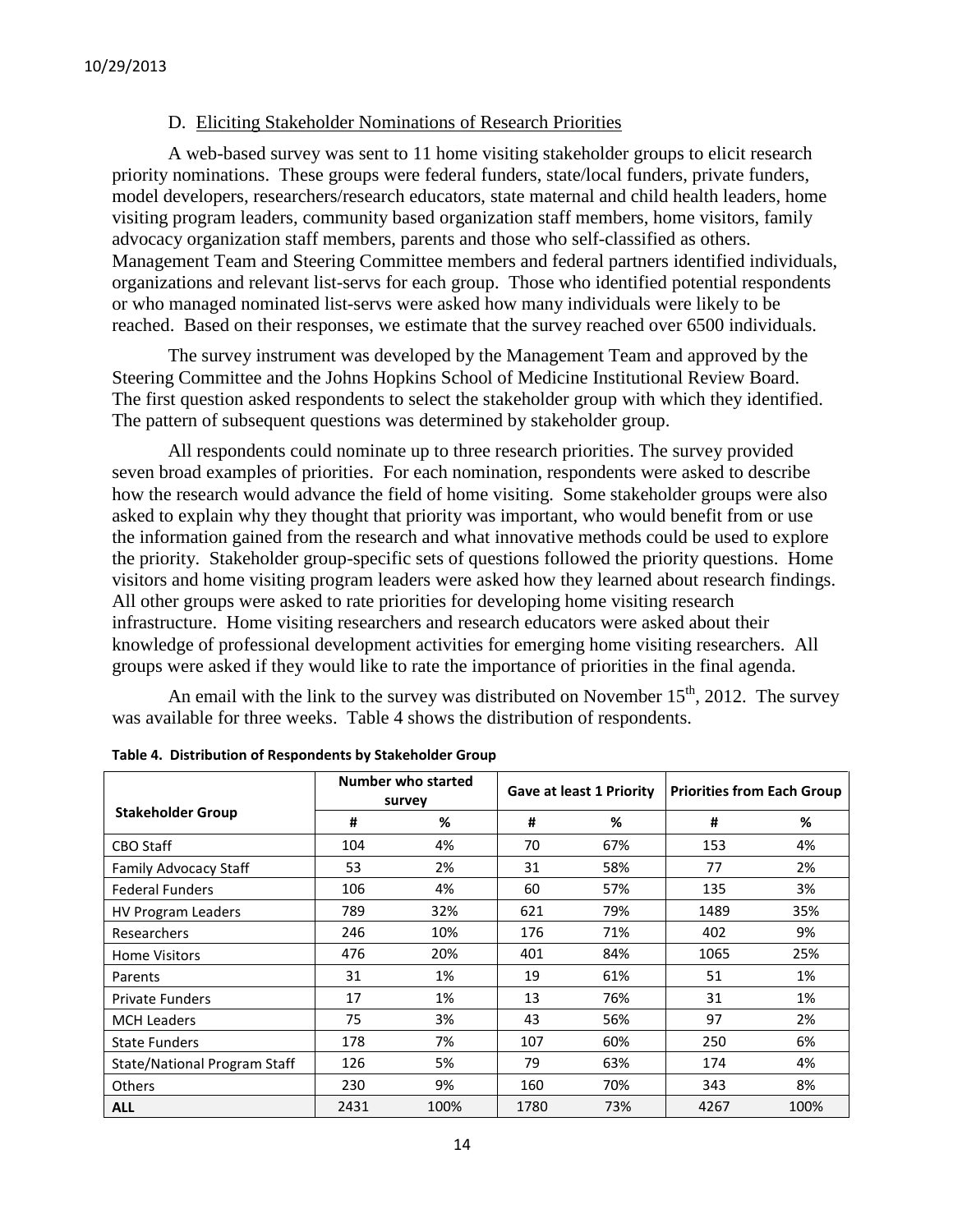#### E. Analysis to Organize Nominations

After the survey period ended, six research staff processed the nominations. Each nomination was assigned a unique identification number. The nominations were reviewed manually to identify those that were exactly or nearly the same as one of the broad examples that had been provided in the survey instrument, with no additional information or nuance. These nominations were coded using seven "verbatim" codes representing each of the broad examples in the survey. A total of 1415 nominations (33% of all nominations) were coded as verbatim.

Framework analysis was used to reduce, organize and summarize the remaining nominations. At the start, each team member read through several hundred nominations to become familiar with their range in content and specificity. Specificity ranged substantially, from brief phrases to paragraphs. Each person coded a subset of the nominations using a codebook developed in an iterative process. The codebook contained words and phrases to capture the main topic of each nomination. The team double-coded 300 priorities and then met to compare coding decisions. They identified reasons for discrepancies and modified the codebook accordingly. This process was repeated until the group decided that all topics had been identified. For nominations that fell under more than one topic, the codebook specified the hierarchy for deciding the topic to use as the main topic code. Nominations that could not be interpreted or that did not relate to home visiting research were coded as non-responsive.

With 1415 nominations identified as verbatim, 2852 nominations remained un-coded. Of these, 2670 (94%) received a topic code and 182 (6%) were coded as non-responsive. There were a total of 60 topic codes. Examples include adaptation, cultural competence, dosage, funding, tailoring, and a range of specific outcomes. Nominations with the same topic code were aggregated. Two staff members independently reviewed all the nominations within a topic code to identify distinctions among them. They independently constructed an outline for each topic to express the heterogeneity of nominations within it, then worked together to identify and reconcile differences in their outlines to create a single outline for each topic.

# F. Application of Frameworks to Identify and Describe Research Priorities

The work team reviewed the topics and outlines to identify cross-cutting themes across topics and among subsets of nominations within topic. They used the home visiting conceptual framework (Figure 1) and the stages of research framework (Figure 2) to organize the identified themes into 10 research priorities. They used the generic research questions framework (Table 3) to consider the state of home visiting research and specify research needs for each priority. The team incorporated this into a draft initial research agenda. The Management Team and Steering Committee reviewed and offered guidance for refining the draft agenda. The work team incorporated this feedback to develop the Initial Research Agenda.

## G. Developing the Final Research Agenda

The work team sought public comment on the Initial Research Agenda in several ways. It posted the agenda on the HVRN website, presented it at the 2013 Pew National Summit on Quality in Home Visiting, and conducted a web-based survey of stakeholders who had responded to the first survey and had provided contact information for this purpose. The work team revised the agenda in response to major themes identified in feedback on the initial draft of the agenda. HVRN made the final agenda available on its website and through presentations and publications targeted to each home visiting stakeholder group.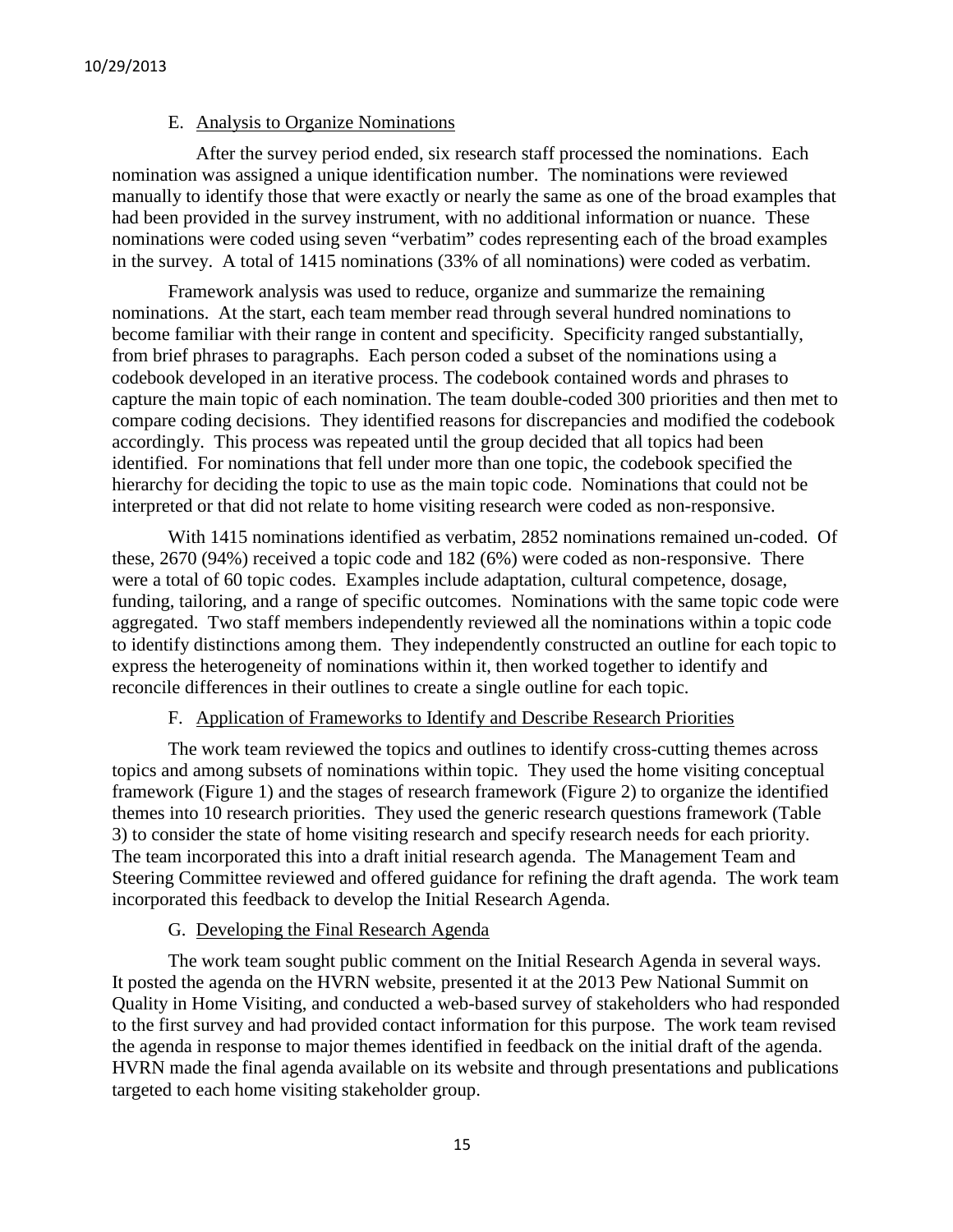# **IV. The Home Visiting Research Agenda**

The research agenda has ten broad priorities (Table 5). These priorities are purposefully broad. In many cases, aspects of priorities are inter-related. The remainder of this section explains the rationale for each priority, specifying what we know and what we need to learn to advance the field of home visiting.

## **Table 5. Home Visiting Research Priorities**

- 1. Strengthen and broaden home visiting effectiveness
- 2. Identify core elements of home visiting
- 3. Promote successful adoption of home visiting innovations
- 4. Promote successful adaptation of home visiting innovations
- 5. Promote fidelity in implementing home visiting innovations
- 6. Build a stable, competent home visiting workforce
- 7. Promote family engagement in home visiting
- 8. Promote home visiting coordination with other services for families
- 9. Promote the sustainment of effective home visiting
- 10. Build home visiting research infrastructure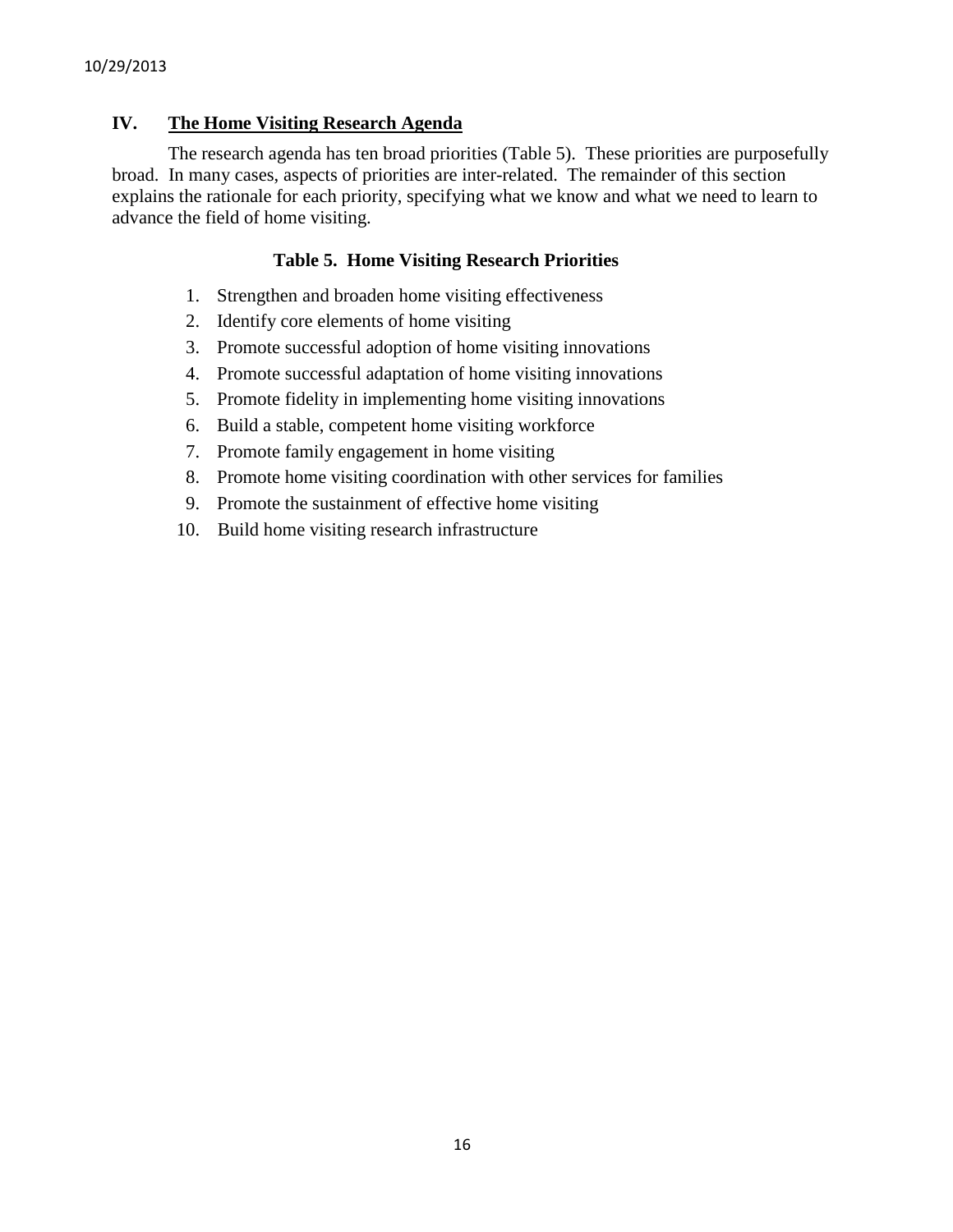## **Priority 1: Research to Strengthen and Broaden Home Visiting Effectiveness**

# A. What We Know

The MIECHV Program legislation calls for home visiting to improve a broad range of outcomes. Increasingly, policy makers seek evidence that systems of care go beyond improving outcomes for enrollees to showing improvement at the community-level.

Prior research shows modest home visiting effect sizes for many outcomes, and variation in effects across outcomes and family subgroups. A program might achieve some outcomes but not others and do so for some targeted family subgroups, but not others. There is very little research that addresses community-level impacts. Program impacts have been found to vary across program sites using the same model, across home visitors within site, and across families served by the same home visitor.

Many stakeholders place a high priority on research to broaden home visiting benefits to particular family subgroups. Those cited by survey respondents include: families from racial and ethnic groups that put them at risk for health disparities; fathers; homeless families; families of children with special health care needs; parents experiencing poor mental health, substance use or domestic violence; parents who are anxious about or distrustful of relationships; immigrant and refugee families; military families; and single mothers.

Stakeholders also prioritize research to strengthen impacts for specific outcomes, including: parenting behaviors such as breastfeeding, infant sleeping practices, child behavior management and the quality of parent-child interaction; parental physical and relational health and psychosocial well-being; family economic self-sufficiency; and child health, development, and social-emotional well-being, including the impact of toxic stress.

# B. What We Need to Learn and Why

To be cost-effective, home visiting must be targeted to the families groups known to benefit, or modified to extend effectiveness to targeted groups who currently do not benefit. Research is needed on community-level impacts, not just outcomes for enrollees.

We need research to learn how and why home visiting impacts vary among subgroups of targeted populations. Families vary in their sets of strengths, risks, concerns and preferences. Research is needed to develop measures of these constructs to guide home visiting practice and to learn what approaches work best with subgroups defined by these constructs. Increased dosage alone is unlikely to improve impacts. We need to learn how programs can guide front line staff to tailor services while adhering to core components and promoting efficiency. We need to understand and strengthen impacts on fathers and family members beyond the mother and child. We need to broaden our outcome indicators to include biomarkers of impacts on stress.

Comparative effectiveness research is essential to hasten the development and scale up of innovations to strengthen impacts while promoting flexibility, family-centeredness, and efficiency. Critical outcomes include enhanced parenting skills, resilience and adult executive functioning. We need to test adaptations in service targeting, dosage, content and flexibility in the context of usual program operations rather than highly controlled settings.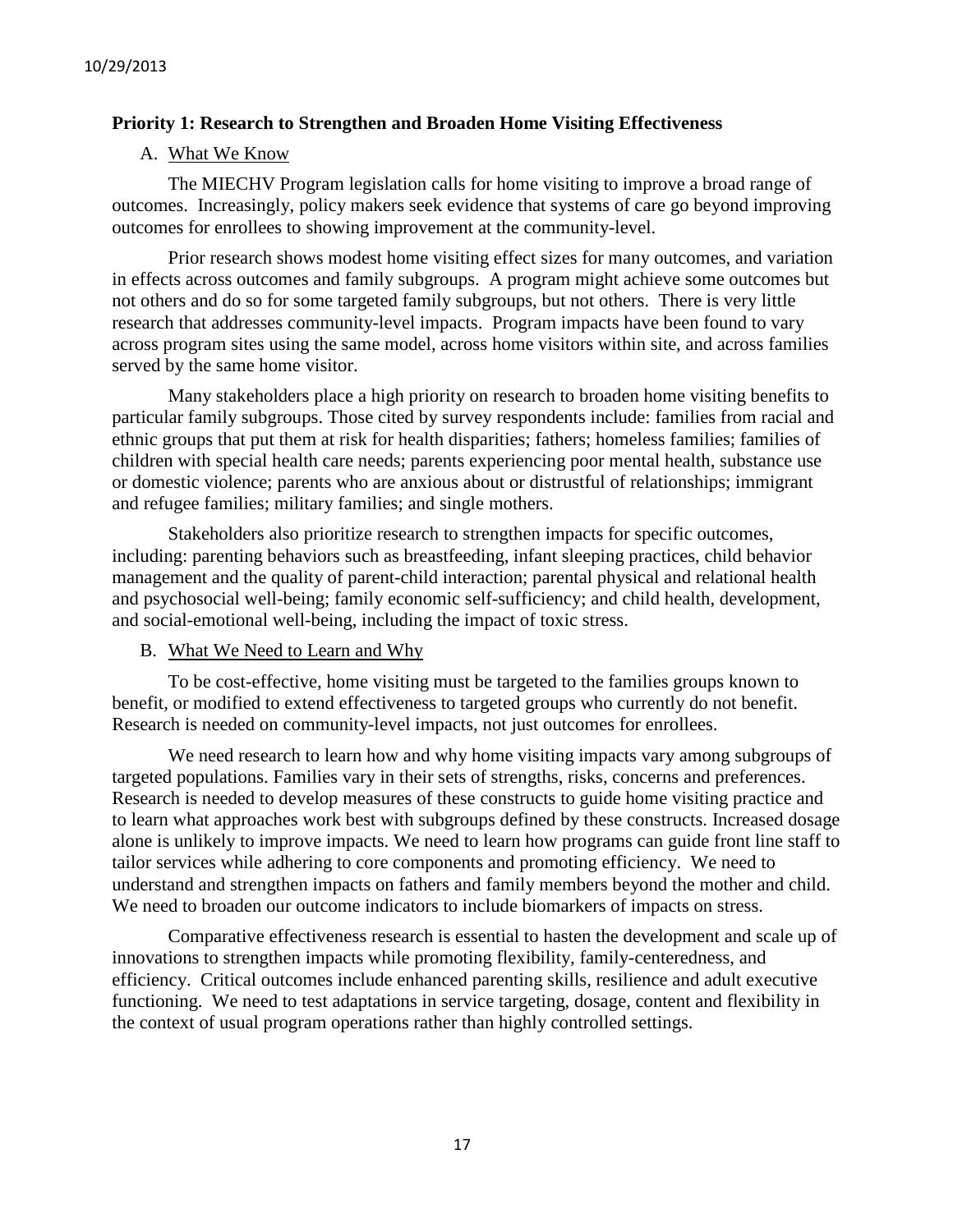#### **Priority 2: Research to Identify Core Elements of Home Visiting**

## A. What We Know

Home visiting is not a discrete intervention but, rather, a service strategy. Home visiting models often comprise multiple discrete interventions or elements. Many home visiting services call for a diverse mix of activities carried out in scores of visits over an extended period of time, sometimes years. Others are compact and focused. Models may include both content elements, and process elements such as decision algorithms guiding which content elements are used.

Home visiting models currently designated as evidence-based for the MIECHV program vary in *how* they define the core elements of their service models and implementation systems. They vary also in how *explicitly* they define these elements. The strength of the evidence base for specific elements is variable. For some elements, the empirical evidence base is strong; for other elements, it is mixed or scant.

Return on investment is maximized if behavioral interventions are not only effective, but efficient. This argues for simple rather than complex service models defined by clear, parsimonious, evidence-based core elements. This, in turn, argues for definitions of core elements that transcend specific home visiting models and that relate to maternal, infant and early childhood home visiting as a service strategy.

Programs are potentially more acceptable and effective when they allow for the tailoring of services to families' assets, needs and concerns. However, this common presumption has yet to be evaluated rigorously. If true, this argues for defining core elements in ways that acknowledge families as key *participants* in home visiting and other early childhood services as service designers, not just recipients. This would, in turn, underscore the need to define home visitor competencies and core elements of implementation systems in ways that acknowledge the central importance of communication skills and the ability to tailor services.

Some health and social service researchers have developed research designs to disaggregate complex service models into core elements, and to compare the effectiveness and efficiency of varied combinations and sequences of these elements. Such methods could be useful in identifying the core elements of home visiting.

#### B. What We Need to Learn and Why

Research is needed to identify similarities and differences in the core elements of existing home visiting models and to assess the strength of each element's evidence base. For elements where the evidence base is inadequate, research is needed to test whether the element is, in fact, essential for achieving outcomes.

Home visiting is a dynamic process, not only between the home visitor and the family, but also across specific home visiting activities. Research, therefore, must extend beyond individual core elements to combinations of elements. Research is needed to determine how core elements can be streamlined and organized for efficiency. For decision algorithms to tailor activity content, techniques, sequencing and emphasis, research is needed to optimize algorithm performance. Research to identify core elements of home visiting is fundamental for addressing other research priorities, such as adaptation and fidelity. Research is needed to explore processes that mediate between the element and outcomes. Mediators between key elements and outcomes may suggest alternative elements that could prove more efficient in affecting the mediator.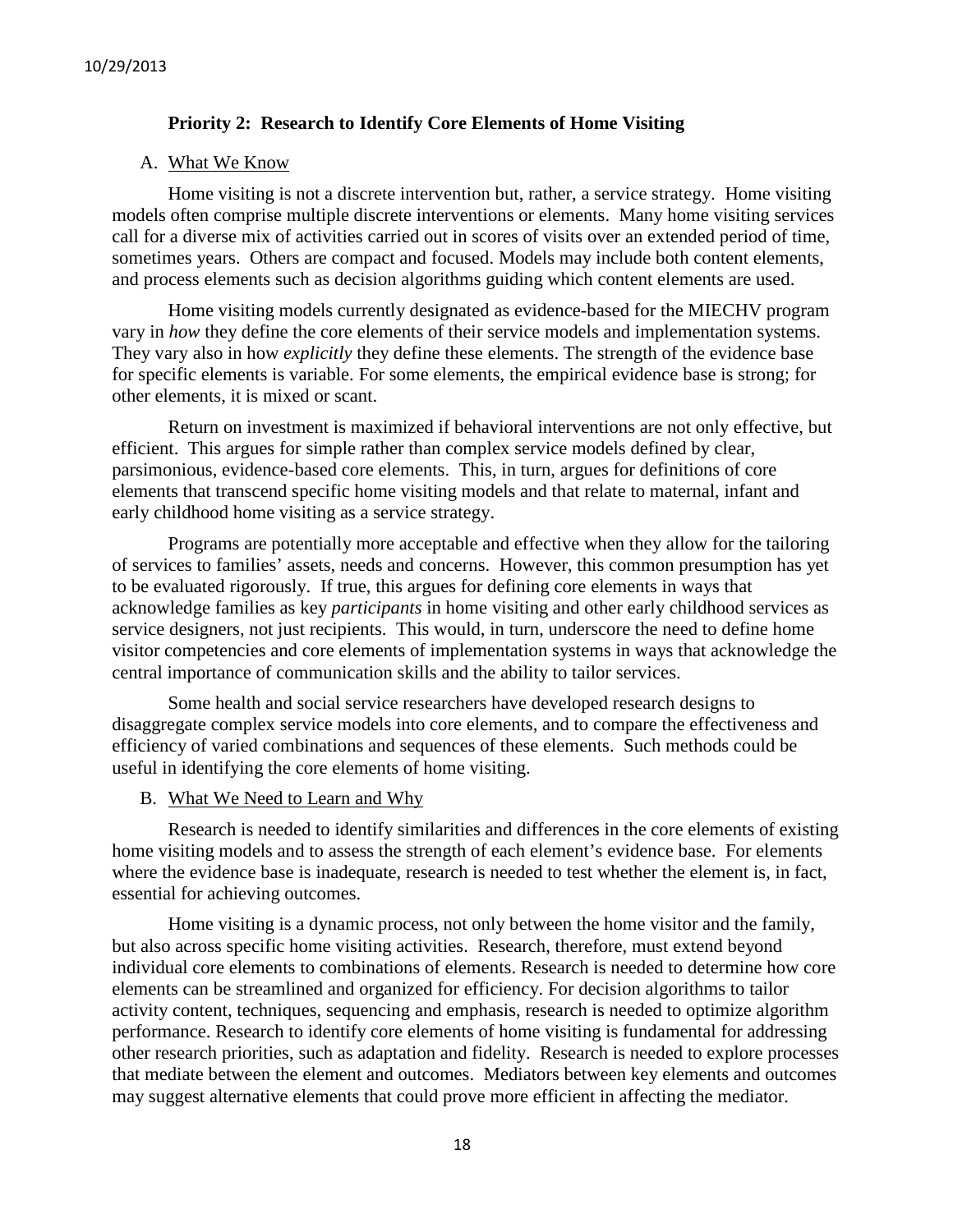#### **Priority 3: Research to Promote Successful Adoption of Home Visiting Innovations**

#### A. What We Know

The pace of home visiting scale up and the complexity of decision-making about adoption of innovations are accelerating, for several reasons. First, the number of options is increasing. Second, states and communities are shifting toward adopting multiple models targeted to different population subgroups. Third, the broadened set of outcomes to be improved through home visiting increases the expectations for effectiveness. No single home visiting model has been shown to be effective in improving all of the outcomes specified in the MIECHV Program. Thus, many decision-makers enhance the national models they implement. Fourth, many home visiting models delegate decisions about specific model components to users; thus, the decision to implement a particular national model often requires decision-making about specific model components.

Adoption decisions are costly and cannot be easily reversed. It can take months or years to establish the infrastructure for a complex home visiting model or even a single component such as a management information system. Successful adoption decisions \of a national model can promote effectiveness and efficiency in achieving intended outcomes within state and local context.

Theories of diffusion and dissemination provide a foundation for research to understand and improve the dissemination of home visiting. Dissemination research methods have been developed and applied to a range of preventive interventions. These theories and methods can be applied in research on adoption of home visiting models and enhancements.

## B. What We Need to Learn and Why

Dissemination research frameworks and theories have rarely been applied in studies of the adoption of home visiting programs and practices. Systematic research to promote best practices for uptake of innovations is in the interest of all stakeholders. Adoption decisions have long-term implications for home visiting effectiveness and efficiency.

We need to learn how such decisions are now made and to identify the factors associated with successful adoption. Using this understanding, we need to develop and test dissemination strategies to promote successful adoption decisions. Such research should focus on the decisions now confronting stakeholders: adoption of home visiting in lieu of alternative service delivery strategies; adoption of a particular home visiting model in lieu of others; specification of particular model components; and enhancements to home visiting such as the use of evidencebased screening and assessment tools and protocols for education and support.

Dissemination theory, conceptual frameworks and research methods should be used to describe, explain and improve current practice in the adoption of home visiting innovations. Broad national expansion in communities throughout the country underscores the need and also the opportunity for multi-site research at state, community and agency levels. Research on adoption should be based on conceptual frameworks that incorporate and assess the importance of a range of factors for adoption decisions. These factors include: stakeholders' understanding and valuing of the evidence of effectiveness for home visiting options, their prior experience with available options, cost considerations, the results of needs assessments; state and local capacity for implementing specific home visiting innovations; cultural appropriateness; and the preferences of home visiting participants, that is, families and front line staff.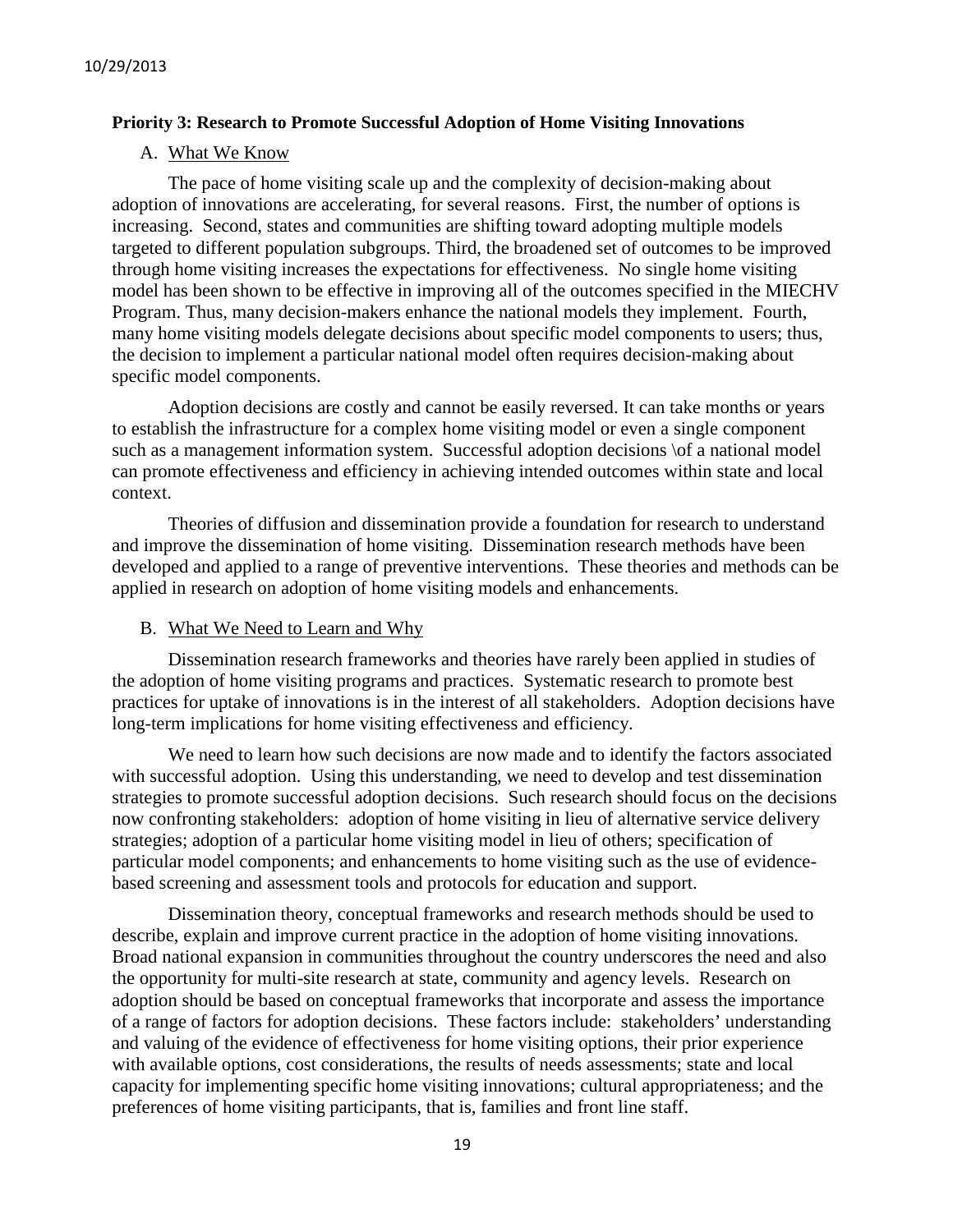#### **Priority 4. Research to Promote Successful Adaptation of Home Visiting Innovations**

#### A. What We Know

Adoption and adaptation are complementary. Adaptations are intentional changes in core elements of a home visiting model to fit local context. Service model adaptations include redefining target populations, intended outcomes, services, and staff. Implementation system adaptations include changes in staff development, clinical and administrative supports, and the relationship of home visiting with other parts of the early childhood system of care. Adaptations vary in size and complexity. A change from a traditional screening tool to another tool is a small, simple adaptation. The blending or braiding of home visiting models is complex.

Successful adaptations maintain service model clarity and coherence and implementation system adequacy. A service model is clear if each aspect is adequately specified for each outcome. It is coherent if each aspect "fits" with the others, for example, if activities to achieve one outcome are compatible with activities to achieve the others. An adequate implementation system assures that participants have the motivation, skills and support for their roles.

Successful adaptations require sets of changes in the service model and implementation system to maintain clarity, coherence and implementation system adequacy. For example, if the service model is expanded to add prevention of maternal depression as an outcome, it would also need to be modified to define activities and staff roles and competencies to achieve this outcome. The implementation system would need to be augmented to prepare and support staff in carrying out these activities. If providers from institutions external to the program are involved, then systems change interventions would be needed to prepare and support them in their roles.

Tailoring is intentional service variation across families within a model. Models differ in their encouragement of tailoring. Tailoring can be guided by decision algorithms or principles; it can occur in less specified ways, sometimes involving eclectic combinations of elements from different models, and varying from provider to provider and family to family. Such tailoring can be overt or covert. There is limited research on the prevalence, visibility, scope, content sources, family and staff characteristics, and outcomes of with tailoring, especially eclectic tailoring. The boundary between adaptation or tailoring and "drift" is not always clear. Drift is a loss of model fidelity, often with a loss of effectiveness. What is intended to be adaptation or tailoring may fade into drift; the processes involved and how to interrupt them are not well established.

#### B. What We Need to Learn and Why

Research is needed to test the assumption that adaptation is necessary or at least inevitable. This includes research to assess the prevalence and types of adaptation in home visiting; the circumstances that motivate adaptation, for example to promote equity across population groups or to fit of a model within a particular service sector; and the diversity of approaches used in adaptation. We need research to compare family engagement, service quality, effectiveness and efficiency in non-adapted versus adapted models, and in models arising from ad hoc versus planned adaptation. Research is needed to promote the effective use of information technology in the planned adaptation process and in the resulting program models.

Research is also needed to understand: the prevalence and types of service tailoring; the organizational and individual level factors for service tailoring; and the outcomes associated with variations in approaches to tailoring. Comparative effectiveness research is needed to identify optimal models for tailoring as indicated by family engagement and home visiting effectiveness.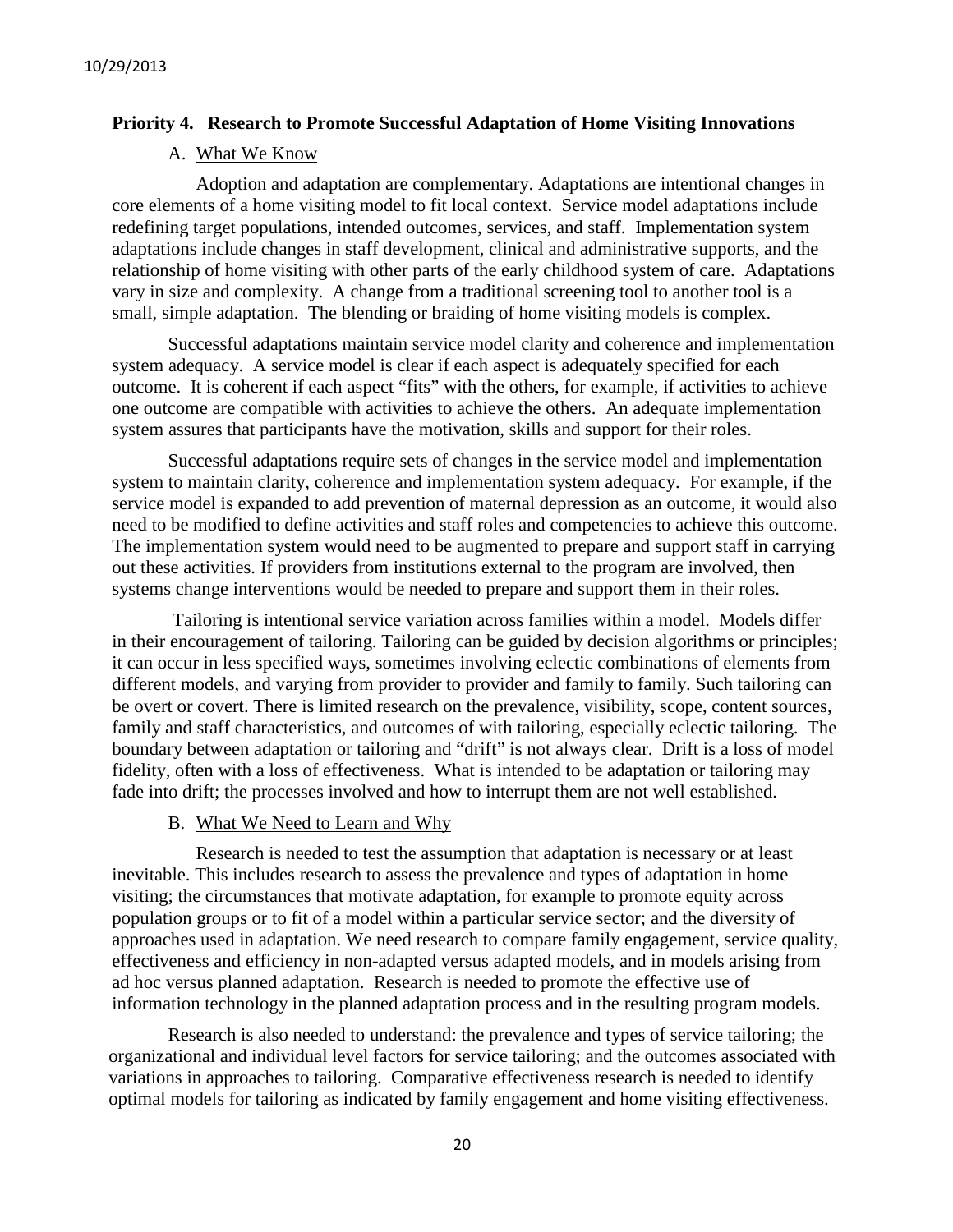## **Priority 5. Research to Promote Fidelity in Implementing Home Visiting Innovations**

#### A. What We Know

While adaption is important, it is also true that maintaining alignment with core features of a home visiting program model is necessary. Fidelity, however, varies across local program sites using the same model and across staff within a local program site. Research indicates that fidelity moderates program impacts across a range of interventions. Fidelity is influenced by factors at multiple levels, including individual, organizational, and community levels.

Information on fidelity is essential for interpreting the results of individual impact studies and for systematic reviews and meta-analyses to identify program features that moderate effect sizes. Reports of home visiting impacts are often silent on program characteristics, service delivery, fidelity, and threats to fidelity. In several systematic reviews and meta-analyses of home visiting, researchers have been limited by the extent to which they could examine implementation or fidelity because of the lack of information in published research.

Researchers have identified several important aspects of service fidelity, including dosage, content, participant responsiveness, and service quality. There are few tools for measuring fidelity. Available tools are limited. Most are specific to a particular model or to a particular local program site, or to aspects of service fidelity that are easiest to define and measure, such as duration of enrollment, visit frequency, visit length, and compliance with skeletal model structure. Measures of more subtle aspects of competent service delivery or expertise are less developed

#### B. What We Need to Learn and Why

Given the scarcity of information about home visiting implementation, a critical first step is to learn how home visiting services are actually delivered, how faithful actual services are to the service model and how well the actual implementation system adheres to what is intended.

Beyond measuring service delivery and fidelity, we need research to understand how specific characteristics of the service model and the implementation system promote or impede the achievement of service fidelity. Such research needs to extend beyond simple indicators of service delivery such as dosage to include indicators that more fully represent traditional conceptualizations of fidelity, such as service content and techniques, participant responsiveness, expertise in delivery and service quality.

The costs of fidelity checking can be prohibitive as a part of regular program operations, particularly in home visiting, where service delivery occurs outside the office setting. Thus, research is needed to develop efficient ways to assess fidelity. This includes research to inform the use of technology to monitor and promote service fidelity. Ultimately, we need research to identify key aspects of fidelity that drive program outcomes, impacts and s.

Comparative effectiveness research is key to strengthening fidelity. To advance the field, we need to test modifications of service models and implementation systems as strategies to promote service fidelity and to strengthen program effectiveness and efficiency.

The relationship between fidelity and adaptation is important. While the ideal balance between these is unknown, many individual home visiting programs struggle to achieve fidelity to their adopted models while adapting them to local circumstances. Hence, research to promote fidelity can and should be designed with an eye to informing successful adaptation as well.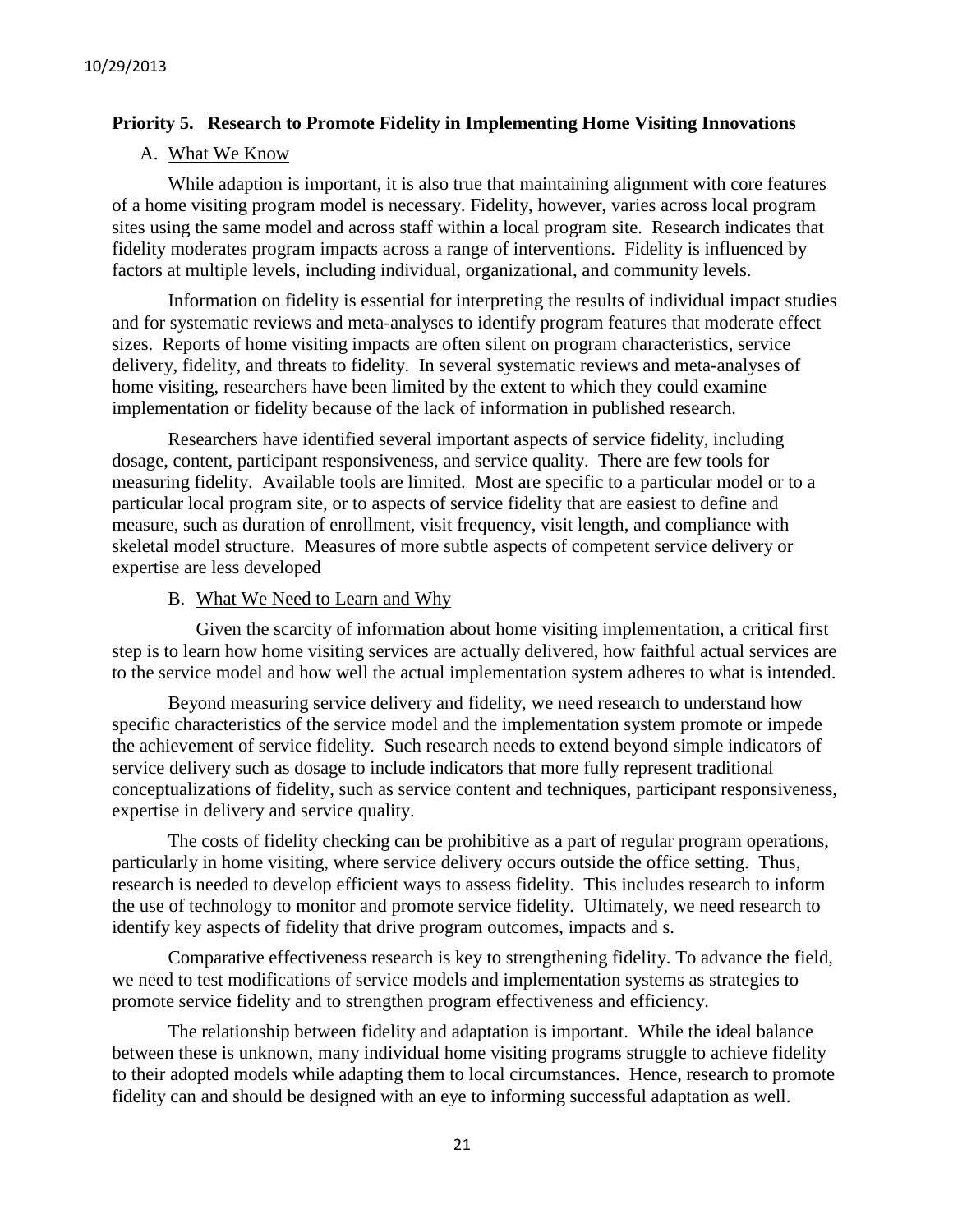## **Priority 6. Research to Build a Stable, Competent Home Visiting Workforce**

### A. What We Know

The home visiting workforce is large and growing. Increasingly, programs are expanding their staffing models to include not only home visitors, but also specialists in key areas.

National models vary in how they define staff qualifications for hire, roles and responsibilities, and core competencies. Home visitors come from a variety of professional and educational backgrounds. The current system for staff development is fragmented. While some competencies are common across models, most staff training is model-specific. Unlike other fields, home visiting lacks widely used trans-model competencies and training programs, such as the early education field's certificate program in early child development.

Implementing agencies make a substantial investment in staff training in national models. Their ability to expand or replace staff can depend on national models' training capacity. There is growing interest in establishing a trans-model "core curriculum" for knowledge and skills common across models. The importance of such a curriculum extends to other providers who work with expectant families and families with young children. Coordination of home visiting with other services calls for models of inter-professional training to predispose and enable providers to collaborate in their work with families.

Home visitors must be able to navigate challenging situations to effect behavioral change. They must be able to engage families, to earn their trust. Home visitor burnout and turnover are costly. Staff turnover compromises continuity of care and increases operational costs to recruit and train replacement staff. Hypothesized causes of home visitor burnout and turnover include: organizational social context; staff compensation and opportunities for advancement; quality of training and supervision; and home visitor relationship capacity, psychosocial well-being, and self-efficacy in carrying out roles.

#### B. What We Need to Learn and Why

Research is needed to understand work force assets and needs. Such research should be guided by theories of behavior and empirical evidence of personal characteristics associated with staff performance. Such characteristics may include: prior experiences; perceptions of and attitudes toward roles and responsibilities; relationship capacity and psychological well-being; knowledge in content areas; and perceived and actual skill in working with families, peers, other team members, supervisors, and community providers.

Research is needed to assess organizational characteristics such as culture and climate as factors for workforce recruitment, retention and performance. We need to learn how community context influences local implementing agencies' ability to attract and retain suitable staff through forces such as the availability of qualified candidates and competing employment opportunities.

Research is needed to assess current staff development and the alignment of staff roles and responsibilities with expected competencies, training and supervision. We need to identify the features of training and supervision associated with staff acquisition and maintenance of competencies, service quality, family engagement and program effectiveness. Theories of adult learning should guide such research. Research on home visitor training and competence to monitor and build family members' relational health is especially important. Comparative effectiveness research is needed to assess professional development innovations such as information technology to improve the effectiveness and efficiency of staff development efforts.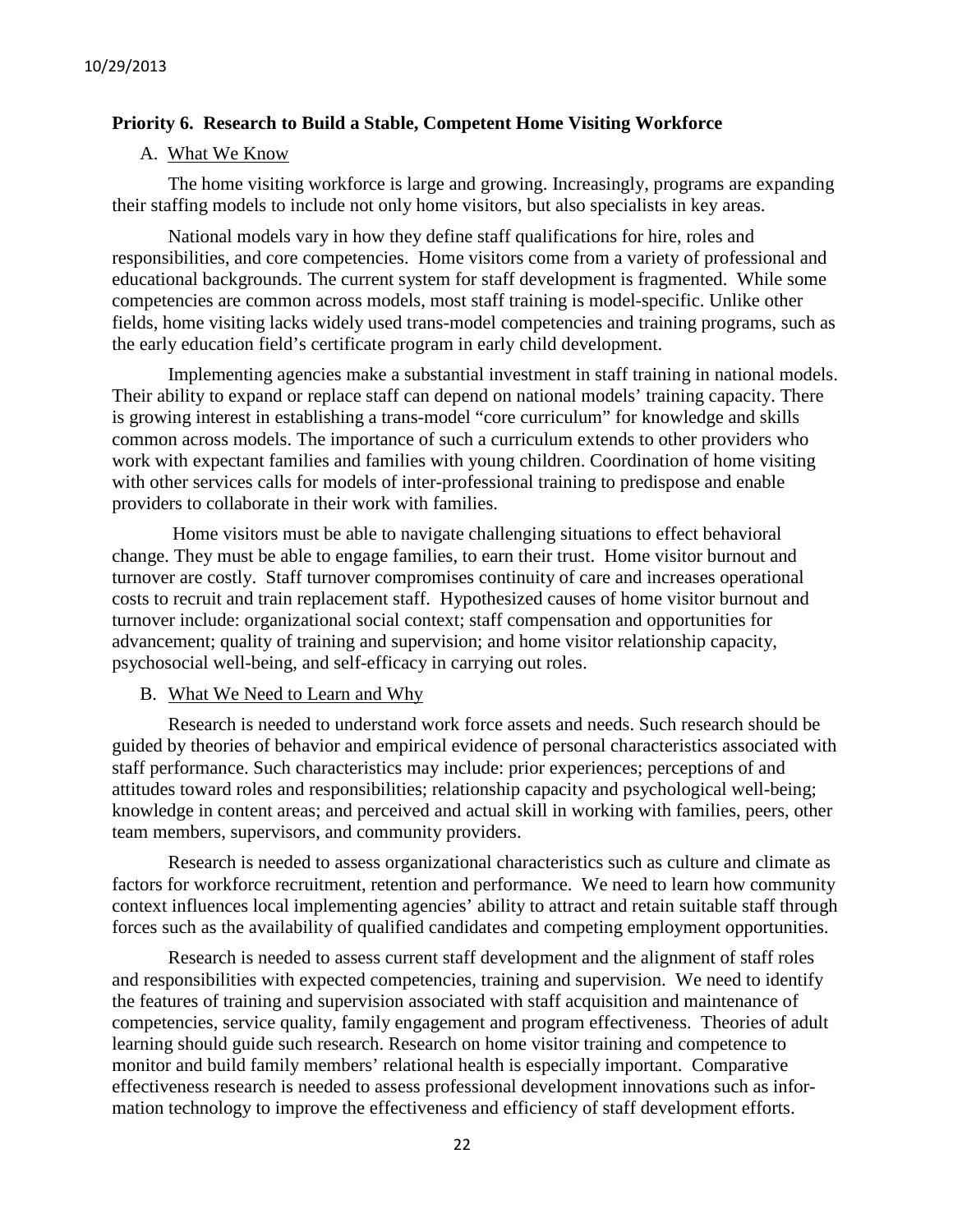#### **Priority 7. Research to Promote Family Engagement in Home Visiting**

#### A. What We Know

Family engagement in home visiting, including engagement of fathers and other family members beyond the mother, is vital. Home visiting cannot improve outcomes if it does not reach families who could benefit and cannot retain or engage enough families to deliver benefit.

Local implementing agencies often have trouble following through on commitments to funders and community partners regarding family recruitment and retention. Some states and communities are exploring centralized intake and other innovative approaches to match families with appropriate services. Poor engagement can arise when enrollees do not see value in a service. Emerging strategies to promote family engagement include material incentives as well as a re-emphasis on family-centered practice. Family-centered care calls for a good fit of service content and format with family preferences and reasons for enrollment.

Research on family engagement has typically focused on indicators of dosage such as retention and visit frequency. Some research has linked dosage with family, home visitor, and program characteristics, and interactions among these. Few studies of factors for engagement have been theory-based, and few have gone beyond easily measured characteristics such as demographics. A small body of research suggests that parental and home visitor relationship style jointly influence family engagement as measured by actual service delivery and by parent and home visitor reports of family responsiveness and trust.

#### B. What We Need to Learn and Why

We need research to improve family recruitment and engagement because it is wasteful to leave available slots open, to refer for enrollment families who are ineligible, and to enroll families who are not really interested in home visiting or who would have good outcomes even without home visiting or for whom a given model is a poor fit in terms of format or content.

Theory-driven research is needed to describe current recruitment practices; to identify multi-level factors for these; and to compare the effectiveness of recruitment strategies. Programs that enroll families who are ambivalent or who misunderstand the service model are likely to experience poor rates of engagement. Programs that enroll families who would achieve good outcomes even without home visiting may have little effect on community outcomes. We need research to identify strategies associated with recruitment of families for whom a particular program is a good fit – families whose agreement to enroll in a program is based on a correct understanding of its service model, who are likely to benefit from enrollment, and who are at risk of suboptimal outcomes without home visiting. Research is needed to identify, develop and disseminate screening tools to identify such families in practice.

Research is needed to measure family responsiveness, reasons for enrollment, the quality of the family – home visitor relationship, and other domains of engagement beyond indicators of dosage. Research must focus not only on mothers, but other family members, especially fathers. We need theory-driven research to identify the influence of cultural, organizational and individual-level factors on these domains of engagement. Family responsiveness, the familyhome visitor relationship, the home visitor's interpersonal skills, and other indicators of engagement are likely to mediate program impacts on outcomes; research is needed to test this. Comparative effectiveness research is needed to assess the benefits and unintended consequences of material incentives and other strategies to promote family engagement.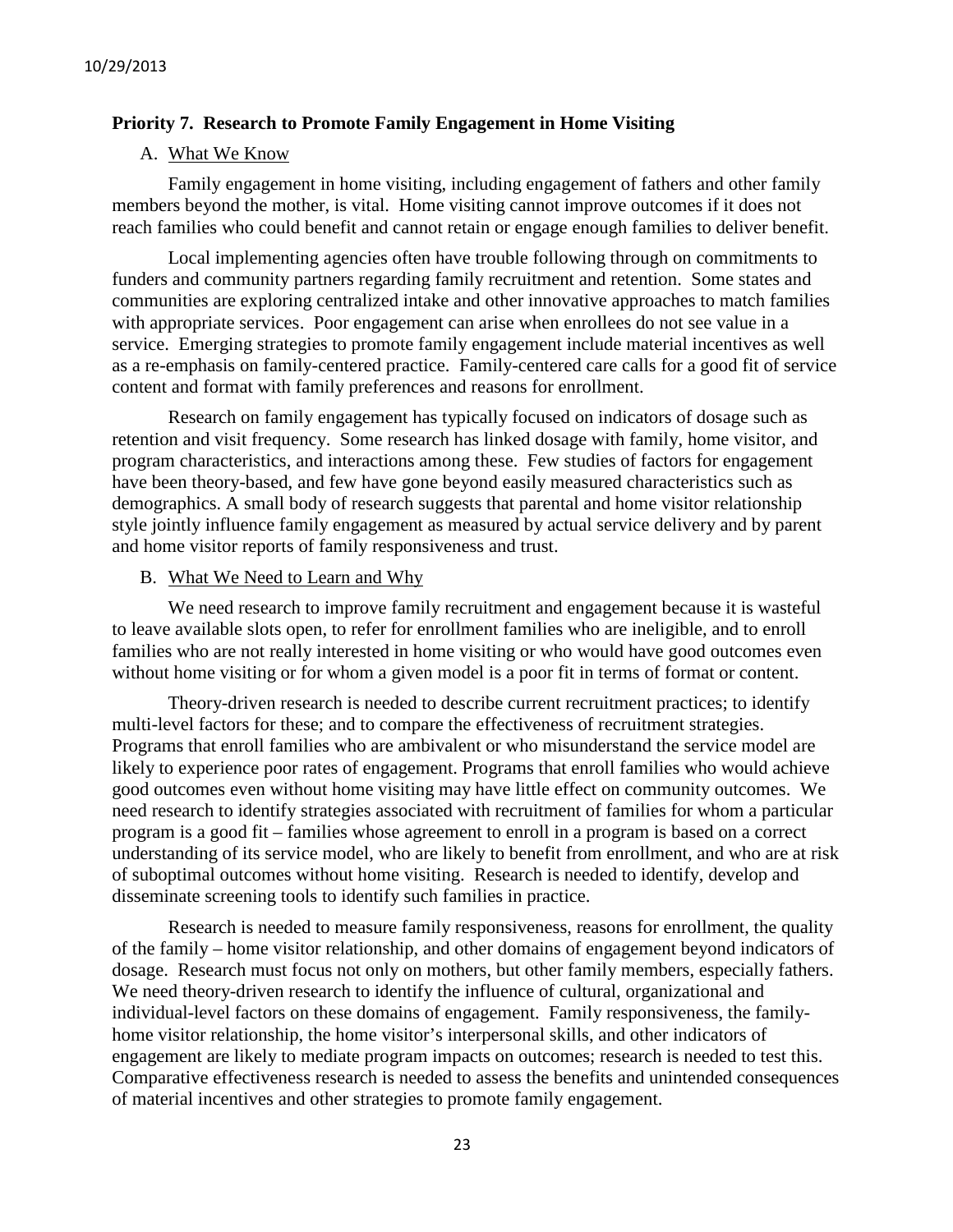## **Priority 8. Research to Promote Coordination with Other Services for Families**

#### A. What We Know

Home visiting is part of the comprehensive early childhood system of care. This system includes direct health and educational services to children and other family members as well as services to meet basic needs. Communities vary in service availability, accessibility, and quality. If services are unavailable, referral is not feasible. If services are inaccessible, referrals are likely to be incomplete. If services are of low quality, access is unlikely to improve outcomes. Thus, community context influences the potential of referral as a strategy to improve outcomes.

Coordination is a defining feature of a system of care, midway along the Institute of Medicine's continuum of provider relationships, which ranges from working in isolation to mutual awareness to cooperation to partnership to merger. Coordination requires providers to communicate and negotiate responsibilities with the family and also with one another in tasks such as assessing needs, setting goals, and developing and carrying out a care plan. Home visitors and other providers often train in different fields and work in different institutional settings. They bring different perspectives to their work. Thus, inter-professional, multi-level strategies are needed to help them create a shared culture for working together in their work with families.

Most home visiting research has focused only on basic indicators of coordination with a narrow set of services. Research has shown home visiting's impact in promoting basic measures of pediatric preventive care such as immunizations but has not determined whether and how coordination influences less concrete indicators of family, parent and child functioning. Research has demonstrated the benefits of an integrated home visiting/medical home model, but has not compared alternative models for coordination of home visiting with preventive health services.

#### B. What We Need to Learn and Why

For home visiting to fulfill its role, we must build infrastructure to predispose, enable and reinforce inter-professional collaboration across the range of services for families. This cannot be done solely within home visiting; it requires collaboration across the health, child welfare, early education, and family support sectors.

Theory-based multi-level research is needed to assess coordination practices and their system-, organization- and individual-level determinants. The benefits of coordination and referral to specialty services in general are assumed but lack empirical study. It may, in fact, become counterproductive to mix-and-match too many services or to blend incompatible services. Research is needed to guide the field toward optimal ways for home visitors and other providers to work together in assessing, prioritizing and addressing family needs. Research is needed to advance the role of information technology in promoting coordination. Research is key to the design and scale up of coordination strategies to improve outcomes meaningful to stakeholders.

Research is key on home visiting coordination with primary care, including primary care that integrates behavioral health services. There is great potential for synergy if providers improve one another's understanding of family context, provide concordant messages and help families follow through on one another's recommendations. We need research to design and compare the effectiveness of innovative models for coordination. Such research should test impacts on service quality and on outcomes that are meaningful to stakeholders. Dissemination and implementation research is needed to promote the scale up of effective strategies.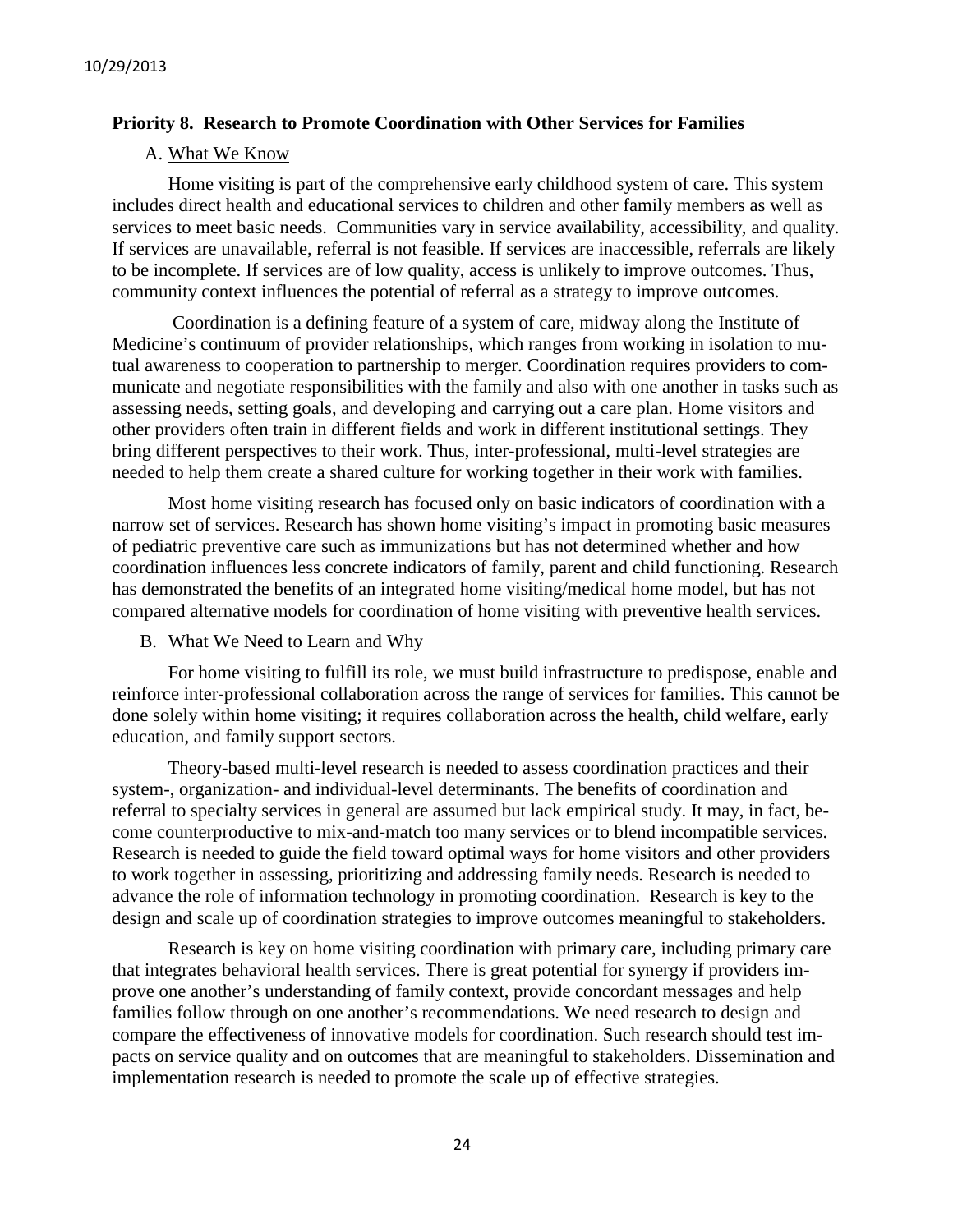#### **Priority 9. Research to Promote the Sustainment of Effective Home Visiting**

#### A. What We Know

Sustainability is the extent to which an intervention delivers benefits over time, that is, the transition from a one-time initiative to institutionalization. In home visiting, it can be measured through continued use of home visiting model components; maintenance of organizational home visiting practices, procedures, policies and partnerships; sustained organizational or community attention to the issues addressed by home visiting; and system-level efforts to expand and replicate home visiting and promote its coordination with other services. Operational indicators of sustainment include maintenance of home visiting's initial benefits, its institutionalization, and home visiting capacity building in a setting or community.

Dissemination and implementation research has focused on long-term sustainability of innovations far less than on initial uptake or implementation. Empirical evidence, theory, conceptual frameworks and research methods are weaker for sustainment than for adoption and implementation. For home visiting to fulfill its potential, research on sustainment and evidence of return on investment are essential.

States and communities vary greatly in their adoption, expansion and sustained use of home visiting over the past 25 years. Anecdotal evidence suggests wide fluctuations over time in indicators of sustainment such as service capacity, institutionalization, and maintenance of benefits. Within a given jurisdiction, the role of home visiting and the use of specific models has often waxed and waned over time. Certainly, the institutionalization of home visiting is tied to funding. This in turn, is tied to perceptions of return on investment. Thus, home visiting sustainment is likely to be linked to how well programs are implemented, how well they are aligned with community goals and interests, and how well they coordinate with other resources in a system of care. Even if a program is well aligned with community interests, changes in public policies or key leadership may disrupt or threaten years of implementation effort; little is known about how such disruptions can be negotiated or mitigated. A poor understanding of specific factors for sustainment compromises the field's ability to address the later-stage challenges of scale up.

#### B. What We Need to Learn and Why

Home visiting cannot achieve its potential if current investments do not lead to sustained capacity to achieve intended benefits. Stakeholders need a solid knowledge base for decisionmaking about home visiting's role in the system of services. Research is needed to understand historical patterns of sustainment in communities and states that have been in the vanguard in adopting home visiting innovations. Such research can elucidate the decision-making process of stakeholders to understand how they access and weigh evidence in decisions regarding continued investment in home visiting. It is likely that system, organization, and individual level factors have independent and interactive effects on home visiting sustainability. Research on factors for sustainability can inform policy and practice to assure that benefits are maintained over time as home visiting is taken to scale. Such research is important for addressing the later-stage challenges of home visiting scale up. Research to assess and demonstrate return on investment is also essential for promoting sustainability.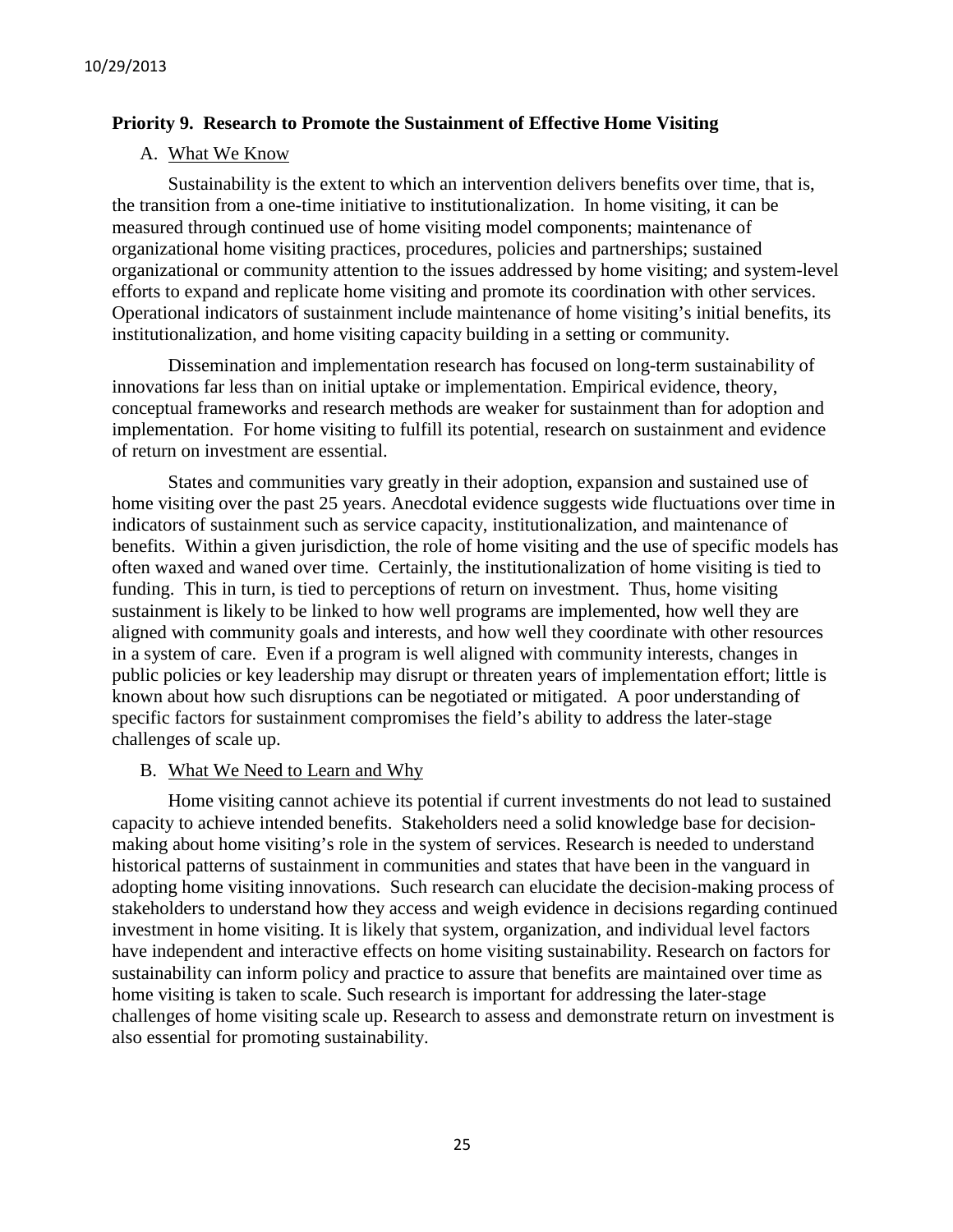#### **Priority 10. Build Home Visiting Research Infrastructure**

The past decade has seen enormous advances in the development of innovative methods for comparative effectiveness research and dissemination and implementation research, especially as applied to health services. Innovative methods apply to study design, measurement, and analytic techniques. Such methods can and should be applied in home visiting research.

Dissemination, implementation and sustainment are influenced by multi-level factors – systems, organizations, and participants at the team, family and individual levels. Theories of behavior at each level can and should be applied in research to address the first nine home visiting research priorities. Going forward, we need to employ designs and analytic approaches not yet widely used in home visiting research. Examples include social network analysis, family systems theory, agent-based modeling, and systems dynamics.

Greater use of comparative effectiveness research is key for refining home visiting service models and implementation systems. Some might ask if comparative effectiveness research is possible in a field in which there are so many variables that cannot be controlled. Comparative effectiveness research on other complex behavior and systems change interventions argues for its feasibility and utility as applied to home visiting. Observational designs can be applied to existing data using analytic techniques such as propensity scores and sensitivity analyses to cope with confounding. Intervention research designs with potential value for home visiting include cluster and pragmatic randomized trials and quasi-experimental designs such as regression-discontinuity designs. Treatment-response heterogeneity is a fundamental issue in home visiting; analytic approaches such as stratification and multivariable modeling with prespecified interaction terms can and should be used to elucidate how treatment effects vary across subsets of targeted families and front line staff.

To be most useful for advancing the field, home visiting research questions and methods must incorporate the perspectives of stakeholders, including staff and families. In health care, much has been done to engage stakeholders in all stages of research, from identifying questions to designing and carrying out studies, to interpreting and using results. This experience can and should be applied in home visiting research.

The capacity for relevant, rigorous home visiting research depends on the development of new methodologies specific to home visiting. One important area is measurement. We need to develop valid and reliable measures of constructs relevant to home visiting. Examples include the development of innovative approaches for measuring service coordination, family engagement, service quality, fidelity, and behavioral outcomes. To develop meaningful indicators of process and outcomes, researchers need to elicit stakeholder input.

Home visiting researchers need to develop innovative methods for using and linking administrative records as data sources. We define administrative data broadly to include sources of information on services and outcomes. Examples include Medicaid data, birth certificates, school entry data, and child welfare records. We must expand the potential of administrative data by working with stakeholders to develop common definitions and approaches to data sharing.

Finally, the field needs to expand the home visiting research workforce and to create strong, trans-model research networks. Establishing a strong research workforce is complicated. It includes identifying and mentoring promising early career researchers and promoting the stability of home visiting research funding streams. These are two of HVRN's core goals.